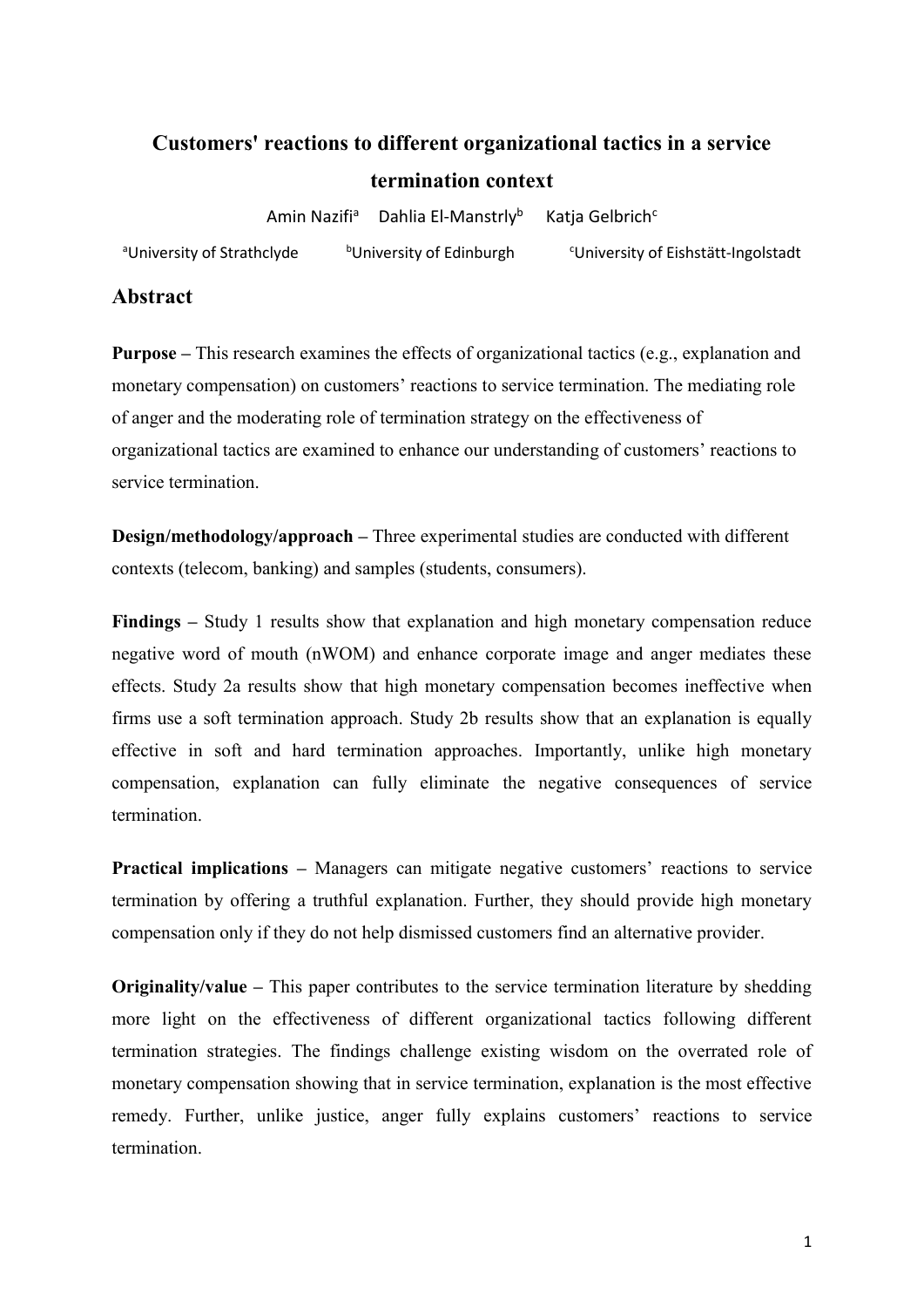**Keywords:** Service Termination, Monetary Compensation, Explanation, Anger, Negative Word of Mouth, Corporate Image.

**Article Classification:** Research paper.

# **Customers' Reactions to Different Organizational Tactics in a Service Termination Context**

# **Introduction**

**.** 

Stories about unilateral termination of customer relationships have received considerable media coverage indicating it is a pressing phenomenon<sup>1</sup>. For example, a customer received a letter from his bank stating "We are sorry that we cannot continue our relationship with you." The letter filled the man with rage as he had remained loyal to his bank for 45 years and then, they dumped him in an ice-cold way (Freiberger, 2017).

Although firm-initiated service termination resembles a service failure in that both cause inconvenience to customers (Mattila, 2001), these differ in two important ways. First, a firm-initiated service termination often represents a strategic move (Haenlein & Kaplan, 2009), which can affect many customers, and hence cause strong negative reactions (Albrecht, Walsh, & Beatty, 2016). Second, service termination, which is a form of selective de-marketing (Kotler & Levy, 1971), is a deliberate act. Unlike typical service failures such as flight delays or overcooked meals, which are not intentional, terminating customer relationships results from a thought-out process. These intentional transgressions may be less frequent, but are more damaging than unintentional ones (Varela-Neira, Vázquez-Casielles, & Iglesias, 2014).

<sup>&</sup>lt;sup>1</sup> For a list of selected termination cases, see Table A 1. in the Online Appendix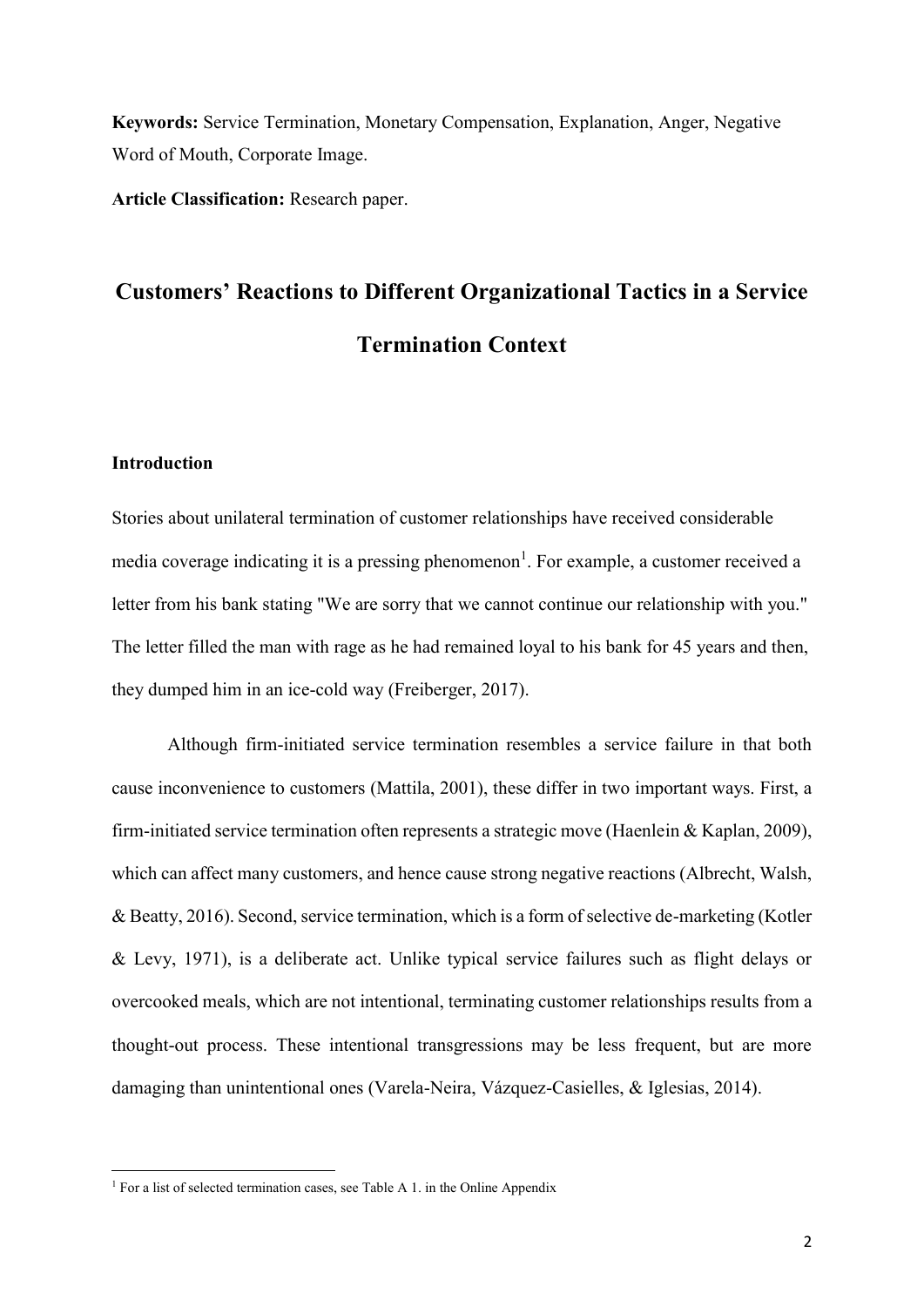In light of these two differences, negative customers' reactions to firm-initiated service termination are likely to be stronger. In particular, affected customers often feel angry (Mittal, Sarkees, & Murshed, 2008) and tend to retaliate, for example through negative word-of-mouth (nWOM) (Haenlein & Kaplan, 2010; Lepthien, Papies, Clement, & Melnyk, 2017). As a typical revenge-seeking behavior (Grégoire, Laufer, & Tripp, 2010), nWOM can cause further problems to firms. This is particularly true at an age where, thanks to social media, such reactions can become viral and cause public uproar (Haenlein & Kaplan, 2012). Service termination can also damage firms' image (Alajoutsijärvi, Möller, & Tähtinen, 2000) and impose significant indirect costs such as the loss of other existing customers and the negative impact on future acquisition (Haenlein & Kaplan, 2010). Interestingly, the negative reactions of other existing customers towards termination is also quite high, irrespective of the tie strength with the affected customers (Haenlein & Kaplan, 2012).

Given these detrimental effects, it is important that firms reduce customers' anger and nWOM and restore their image through appropriate organizational tactics. In our introductory example, the bank only felt "sorry" for terminating the old man's account. In other cases, Amex offered customers \$300 (Fournier, Breazeale, & Fetscherin, 2012), whereas TCF bank closed customers' accounts without any compensation or explanation (Dave, 2014).

Academic research on effectiveness of organizational tactics on customers' reactions to service termination is limited. Among a few studies, Lepthien et al. (2017) found that high monetary compensation or offering a downgrade as an alternative to termination can reduce customers' negative reactions. Further, Haenlein and Kaplan (2010) investigated the effectiveness of offering products with a better value (i.e., better quality or lower prices) to improve the firm's image among other customers. However, this was only effective among other existing customers, but not among prospective customers, indicating that termination can significantly hurt future acquisition.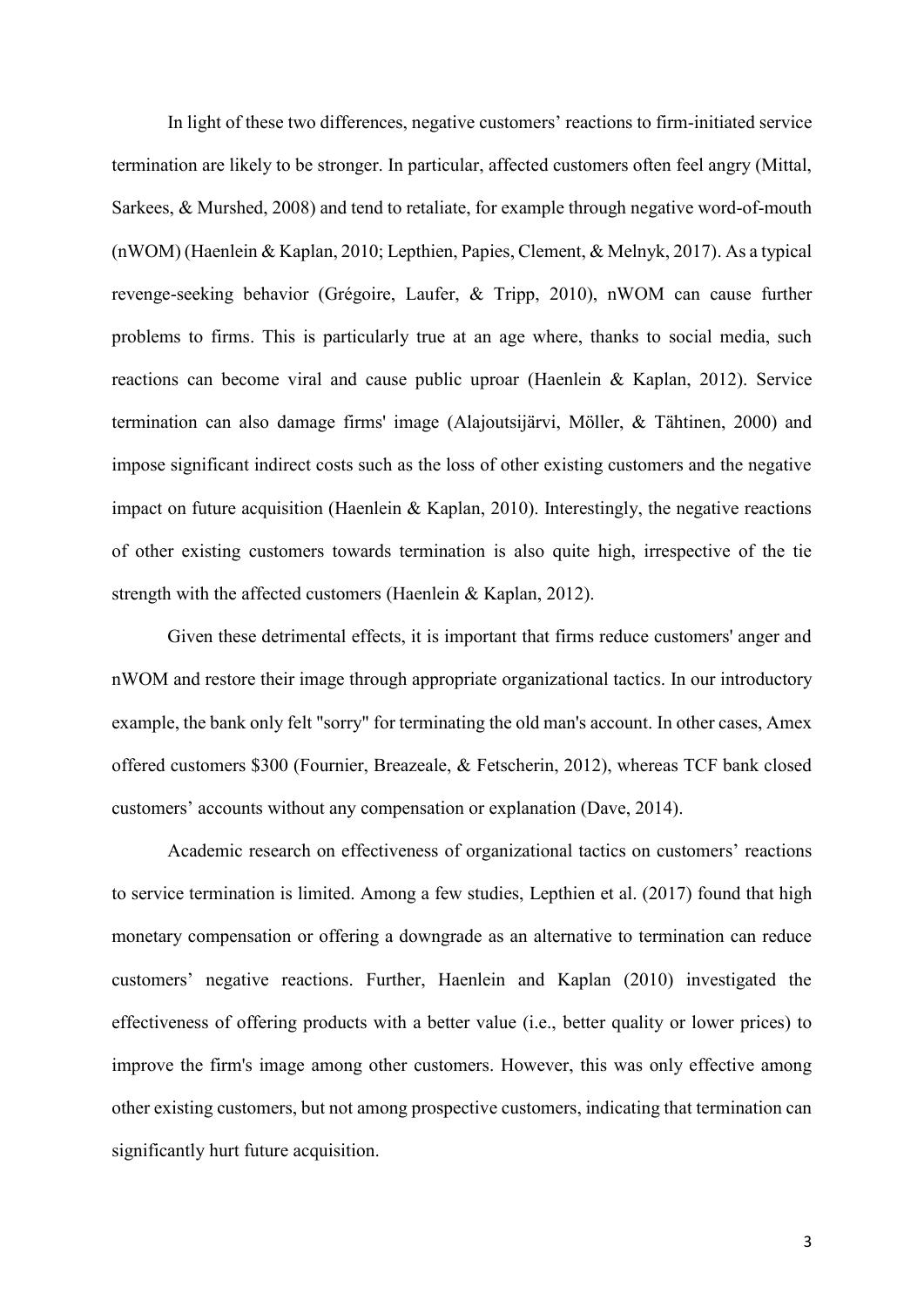Yet, three important issues remain unexplored. First, the effectiveness of psychological compensation, which is considered a salient remedy in prior research on firms' transgressions (Davidow, 2003; Roschk & Gelbrich, 2014), has not been examined in a service termination context yet. As psychological compensation, we argue that an explanation, rather than an apology, is necessary. This is because customers need to understand why firms deliberately take such a hostile action.

Second, there is a lack of research on examining the interplay between different organizational tactics, such as monetary compensation or explanation, and different termination strategies (Alajoutsijärvi et al., 2000). Specifically, Grewal, Roggeveen, and Tsiros (2008) call for research on the boundary conditions for the effectiveness of compensation. It is conceivable that a soft termination (i.e., offering to move customers to another provider) as opposed to a hard termination (i.e., terminating the relationship without offering an alternative provider) strategy may render specific organizational tactics unnecessary.

Third, there is a lack of research on customers' emotional reactions to termination (Haenlein & Kaplan, 2012). Lepthien et al. (2017) present injustice or unfairness as a cognitive mediator, defined as the perception that service termination contradicts the treatment customers are entitled to, yielding negative customer behavior. Drawing on cognitive appraisal theory, which claims that people evaluate an event based on several dimensions, including desirability and agency (comprising self vs. other agency, controllability and intentionality) (Watson & Spence, 2007; Weber, 2004), we argue that a firm-initiated service termination is an undesirable and intentional act caused and controlled by the firm and thus, tends to trigger strong emotional reactions like anger (Mittal et al., 2008). In support, Nguyen and McColl-Kennedy (2003) argue that an unfair treatment, being an undesirable event, may elicit negative emotional reactions, ranging from less intense emotions such as dissatisfaction (Bougie, Pieters, & Zeelenberg, 2003) to more intense emotions such as anger (Mikula, Scherer, &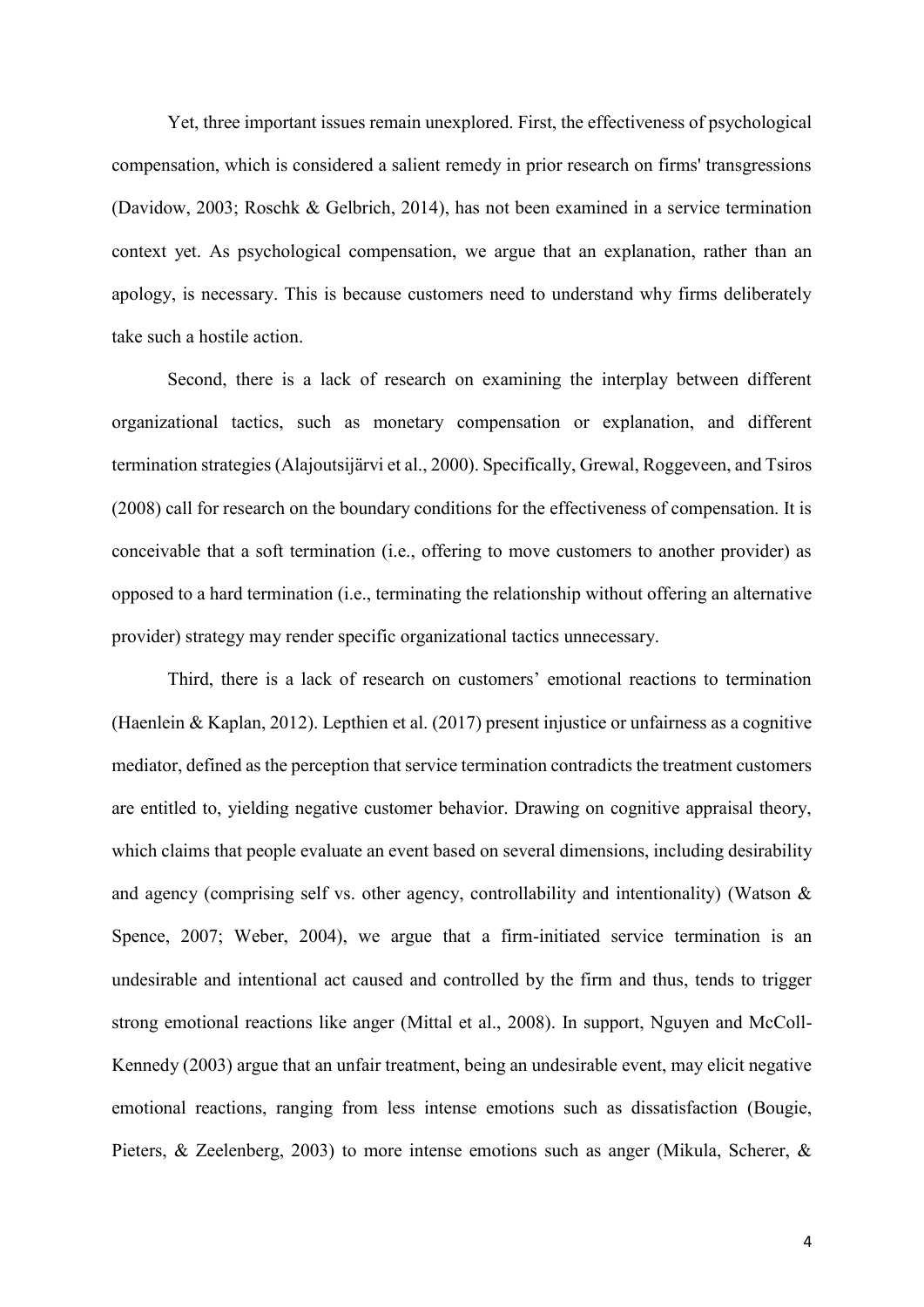Athenstaedt, 1998). Accordingly, injustice perception may precede anger following a transgression, but anger is only provoked when a firm is perceived as responsible and causing the harm on purpose (De Cremer, Wubben, & Brebels, 2008). Prior research shows that when anger is elicited, it can fully mediate the effect of (in)justice on misbehavior (Beijersbergen, Dirkzwager, Eichelsheim, Van der Laan, & Nieuwbeerta, 2015; Murphy & Tyler, 2008). Given that anger, as a specific attribution-dependent emotion that fosters customer revenge and nWOM (Tripp, Bies, & Aquino, 2007), taps into a more refined cognitive process of blaming a transgressor (Nguyen & McColl-Kennedy, 2003; Watson & Spence, 2007), it may ultimately drive customers' reactions to severe and intentional firm transgressions such as service termination.

In sum, we aim to answer three questions: 1. How effective are different organizational tactics in reducing customers' negative reactions to service termination? 2. Does service termination strategy moderate the effects of these organizational tactics? 3. Does anger rather than justice fully explain these relationships? Answering these questions makes three contributions to the service termination literature.

First, we examine the remedial effect of monetary compensation and its boundary condition on customer nWOM and image perceptions after service termination. Building on Lepthien et al. (2017), we present high monetary compensation (as a seemingly powerful organizational tactic) in a different light and show that service termination strategy moderates its effect. Specifically, while high monetary compensation is effective with a hard termination, it can be rendered unnecessary with a soft termination approach. Second, we show that explanation (first time examined in a service termination context) is more powerful than money (at least with respect to nWOM) and its effect is robust, that is, independent of the termination strategy. This is important because explanation is a cost-free alternative to monetary compensation. Further, apology, does not help with an intentional act like customer dismissal.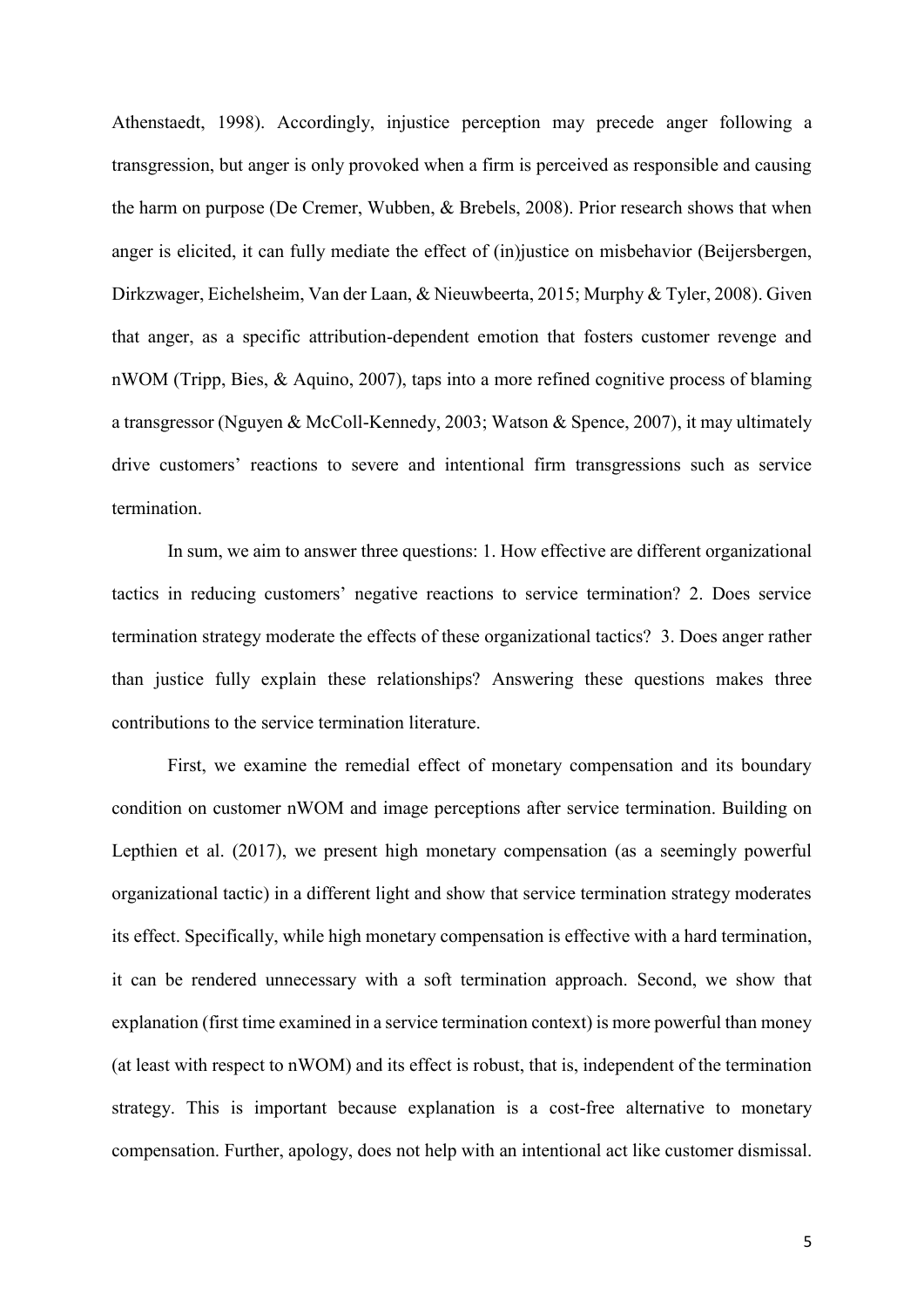Third, we show that anger (as a specific attribution dependent emotion) is decisive for assessing the effectiveness of organizational tactics on customers' reactions to service termination, while justice no longer plays a key role. These findings provide managers with critical insights on how to handle service termination in a way that minimizes the negative consequences for the focal firm. Given that reducing anger is the key to minimizing negative customers' reactions, our recommendations center around mitigating perceived firm-agency of the termination act. This effect can be best achieved by providing a truthful explanation for dismissing customers, regardless of the chosen termination strategy. Another way to reduce anger is offering to move customers to alternative providers. This soft termination approach offers a way to avoid high investment into monetary recompense, which, otherwise, may be necessary with a hard termination approach.

# **Theoretical foundations**

#### *Cognitive Appraisal Theory*

Our theoretical framework is based on cognitive appraisal theory (Ortony & Clore, 1988), which offers a deeper understanding of how emotions occur. The theory predicts what emotions are provoked following an event and how these emotions influence behavioral responses (Watson & Spence, 2007). The first core proposition is that people evaluate a situation on different appraisal dimensions. The primary dimension is outcome desirability, which refers to whether the outcome of a situation is desirable (positive) or undesirable (negative). As such, it determines the valence of an emotion (Ruth, Brunel, & Otnes, 2002). The next important appraisal dimension is agency (Ortony & Clore, 1988), which is derived from causal attribution theory (Watson & Spence, 2007), and includes the agent (i.e., internal vs. external), perceived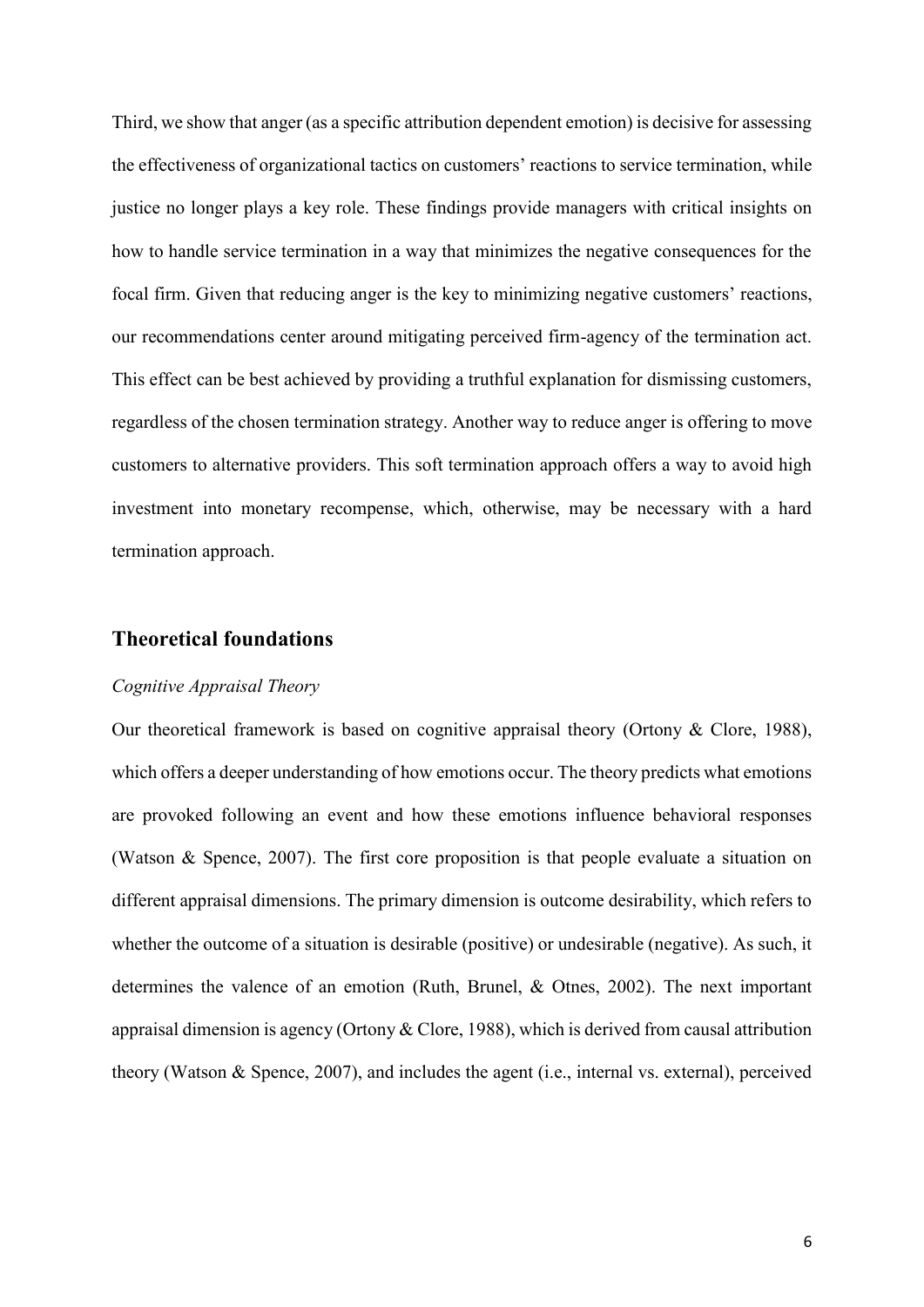control (i.e., controllable vs. uncontrollable) and intentionality<sup>2</sup> (i.e., intentional vs. unintentional). Agency can be attributed to oneself (i.e., internal) which can lead to guilt, to others (i.e., external) which can cause anger, or to a circumstance which can result in frustration, but only the first two are perceived to be controllable (Watson  $\&$  Spence, 2007). As such, anger can be defined as an emotion that occurs when an intentional event with an undesirable outcome is attributed to someone else as responsible for the problem (De Cremer et al., 2008).

The second core proposition of appraisal theory is that specific emotions tend to trigger certain behavioral reactions (Frijda, Kuipers, & Ter Schure, 1989). Angry people, for example, often try to attack the person responsible for a harmful situation (Lazarus, 1991). We transfer these notions to service termination, which represents a "violation of implicitly assumed social norms" (Haenlein & Kaplan, 2011, p. 85). It is a deliberate firm action with negative consequences for the customers who may feel denigrated and have to find an alternative provider (Mittal et al., 2008). As such, an undesirable and deliberate act caused by the firm, induces anger and negative customers' reactions such as nWOM (Haenlein & Kaplan, 2012) and image loss (Alajoutsijärvi et al., 2000).

Hence, organizational tactics aimed to mitigate these customers' reactions have to reduce the preceding anger. Here, appraisal theory suggests that the firm could seek to influence customer appraisal on the two dimensions comprised in anger. Specifically, they could reduce the outcome undesirability (by mitigating the negative consequences of service termination) or firm-agency (by reducing perceptions that the firm is responsible for service termination and intends to harm the customer).

**.** 

<sup>&</sup>lt;sup>2</sup> While controllability and intentionality are sometimes used interchangeably, these two are distinct constructs which can determine whether a harm is done on purpose or due to negligence (e.g., see Varela-Neira et al., 2014).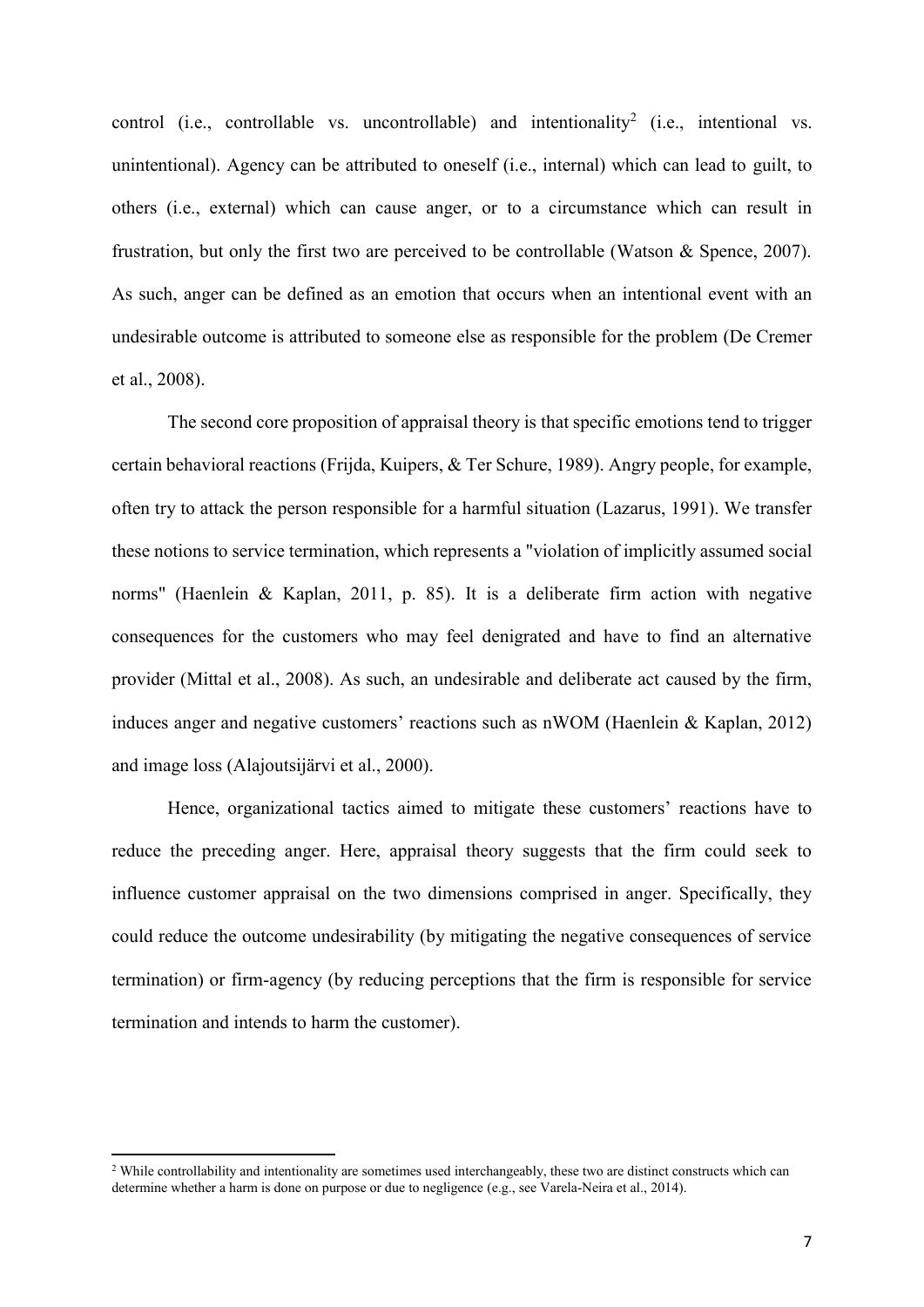In the following, we will build on this idea when hypothesizing the effectiveness of the different organizational tactics - monetary compensation and explanation in service termination. In our conceptual framework, presented in Figure 1, we propose that high, but not low, monetary compensation (H1) and explanation (H2) mitigate anger, reducing nWOM (a) and fostering firm image (b). Further, we propose that service termination strategy (hard vs. soft termination) moderates the effects of high monetary compensation (H3) and explanation (H4) on nWOM (a) and image (b).

#### Figure 1 to be inserted here

#### *Hypotheses on the effects of organizational tactics*

*Monetary compensation.* Monetary compensation consists of financial remuneration such as refund or cash-equivalent offered to customers who encounter a service problem (Bambauer-Sachse & Rabeson, 2015). The remedial effect of monetary compensation for service failures is well-established, resulting in reduced anger (Chebat, Davidow, & Codjovi, 2005; Walster, Berscheid, & Walster, 1973) and nWOM (Coombs & Holladay, 2008) as well as enhancing corporate image (Benoit & Drew, 1997).

In a service termination context, we argue that dismissed customers need to invest time and effort, which is considered an economic loss (Bagozzi, 1975). Based on cognitive appraisal theory, monetary compensation should be an appropriate tactic as it can reduce the undesirability of the outcome. This is because following a negative incident that is caused by someone else, customers feel angry and seek redress (Nguyen & McColl-Kennedy, 2003). Hence, offering monetary compensation for the inconveniences caused by service termination can reduce the undesirability of the outcome (i.e., the negative valence), reducing anger (Chebat & Slusarczyk, 2005) and subsequent negative reactions.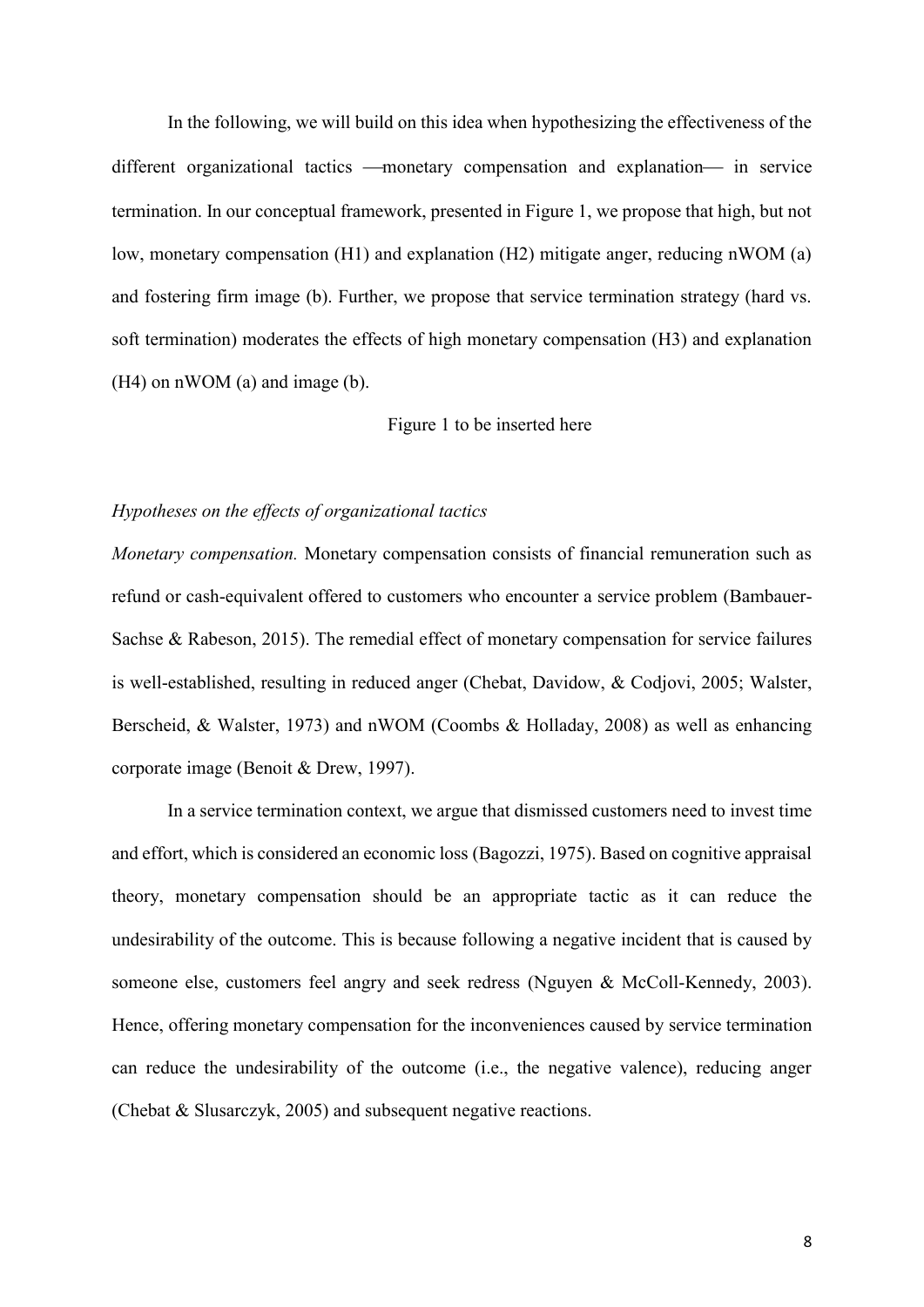Prior research supports that the amount of monetary compensation should be consistent with the intensity of the negative encounter (Smith, Bolton, & Wagner, 1999), because a mismatch can even increase anger (Walster et al., 1973). This means for a minor problem, low compensation is required and for a severe problem, high compensation is needed. Indeed, Bambauer-Sachse and Rabeson (2015) find that higher monetary compensation is more effective in more severe service problems, which is consistent with Balaji and Sarkar (2013)'s suggestion that compensation strategy should be designed according to the magnitude of problem. Accordingly, in case of service termination—which is a severe problem—high monetary compensation would be needed to diffuse customers' anger and their subsequent negative reactions.

Lepthien et al. (2017) provide initial support for our arguments, showing that only substantial (but not small) compensation amounts decrease dismissed customers' unfairness perceptions. They also suggest, but do not test, that high monetary compensation can reduce customers' negative emotions. Accordingly, we consider offering no compensation as a baseline and hypothesize that high, but not low monetary compensation can reduce the undesirability of the termination, resulting in lower nWOM and higher firm image perception, and these relationships are mediated by anger. Formally:

- H1a: High monetary compensation decreases nWOM following service termination, mediated by anger.
- H1b: High monetary compensation increases corporate image following service termination, mediated by anger.

*Explanation.* Explanation means to provide "the reason for, or the cause of, some event that is not immediately obvious or entirely known" (Shaw, Wild, & Colquitt, 2003, p. 445). In the context at hand, it means informing customers why they were dismissed. Prior research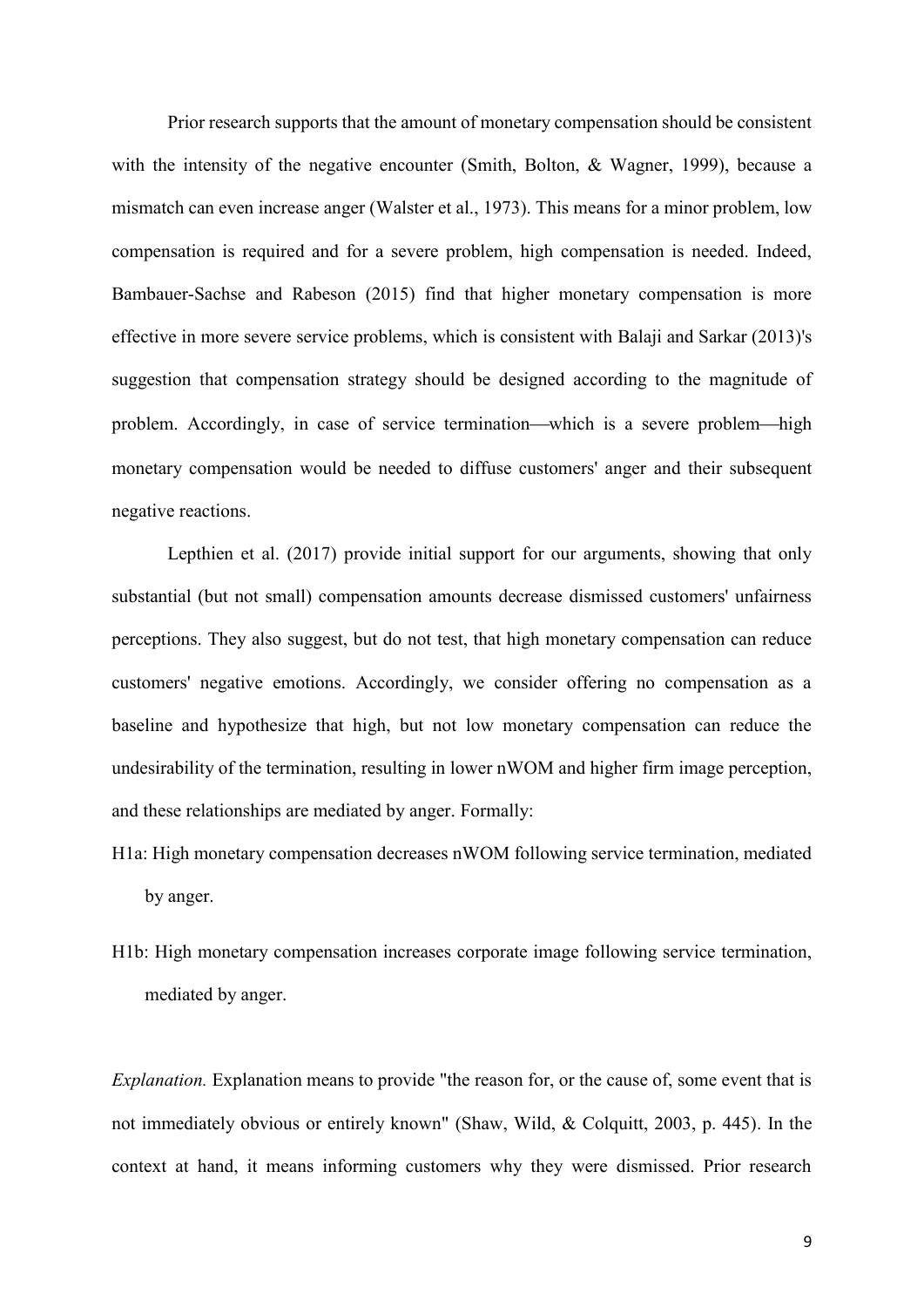indicates that an explanation is only effective if it is perceived as truthful and reasonable (Colquitt, 2001). Offering an appropriate explanation to customers at times of negative service encounters can reduce customers' anger and nWOM (Gelbrich, 2010), while lack of an appropriate explanation can make customers angry (Wang & Mattila, 2011).

Drawing on cognitive appraisal theory, an explanation can shed light on the causal attribution dimension and help customers re-assess the perceived agency for the service termination. According to Nguyen and McColl-Kennedy (2003), displacing the responsibility away from the provider mitigates customers' anger. For example, in a termination context, offering an explanation can reduce firm-agency by informing customers that they are partly responsible, for instance due to excessive complaint (Haenlein & Kaplan, 2012) or lack of profitability (Mittal et al., 2008). In diverting the blame away from the firm, customers may feel less angry, which in turn, tends to reduce their negative reactions to the firm's transgressions (Chebat & Slusarczyk, 2005; Gelbrich, 2010). Formally, we hypothesize that, compared to no explanation:

H2a: Explanation decreases nWOM following service termination, mediated by anger.

H2b: Explanation increases corporate image following service termination, mediated by anger.

Another organizational tactic, which effectively mitigates anger after firms' transgressions, is apology (Nguyen & McColl-Kennedy, 2003). This is because an apology comprises expressions of remorse and thus, acknowledges blame for the negative event (Roschk & Kaiser, 2013). Yet, deliberately closing a customer's account and—at the same time—apologizing for this action could be perceived as insincere. Given that perceived sincerity is a precondition for an apology to be effective (Roschk & Kaiser, 2013), we expect a null effect of apology tactic in a service termination context.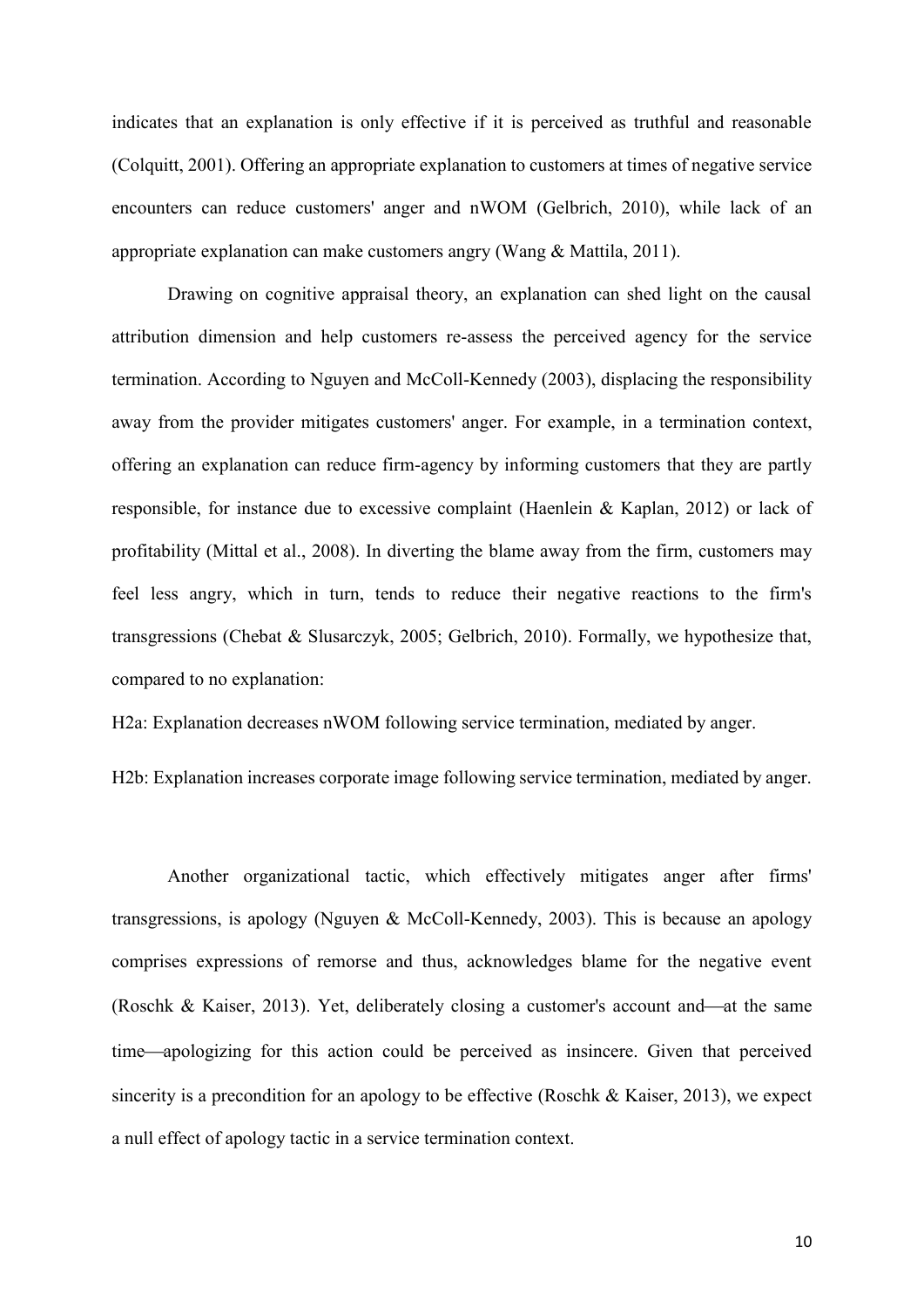#### *Hypotheses on moderating effects of termination strategy*

Firms can use a hard approach or a soft approach to terminate customer relationships (Haenlein, Kaplan, & Schoder, 2006). In the hard approach, firms focus on short-term self-interest by explicitly telling customers the relationship has come to an end with no opportunity for negotiation (Alajoutsijärvi et al., 2000). In the soft approach, firms wish to end the relationship amicably by offering to move customers to another provider (Mittal et al., 2008).

Drawing on cognitive appraisal theory, hard termination should be perceived as more undesirable because customers would have to invest time and effort to find an alternative provider. Further, uncertainty about the future can reinforce negative emotions (Watson & Spence, 2007). Here, not knowing whether other companies can provide the required service or how long it will take to resume the service are unknowns that can create uncertainty. This uncertainty may increase the undesirability of a hard termination approach and result in higher anger. Grégoire et al. (2010) support this notion that a more severe problem can reinforce anger.

Hence, a higher redress may be needed to reduce these high anger levels. Indeed, Smith et al. (1999) show that compensation is more effective in a severe problem compared with a minor problem. Roggeveen, Tsiros, and Grewal (2012) also report that offering compensation will lead to more favorable responses after a severe (vs. minor) problem. Likewise, Van Vaerenbergh, Larivière, and Vermeir (2012) show that customers who experience negative encounters with greater magnitude are likely to react more favorably toward organizational compensation tactics. Therefore, offering high monetary compensation is necessary following a hard termination approach.

Following a soft termination, the customer still has the option to be transferred to another provider without any hassle (Mittal et al., 2008) and hence can avoid service disruption. Similarly, Lepthien et al. (2017) suggest that offering an alternative service rather than termination may reduce negative emotions. Accordingly, a soft termination strategy can be

11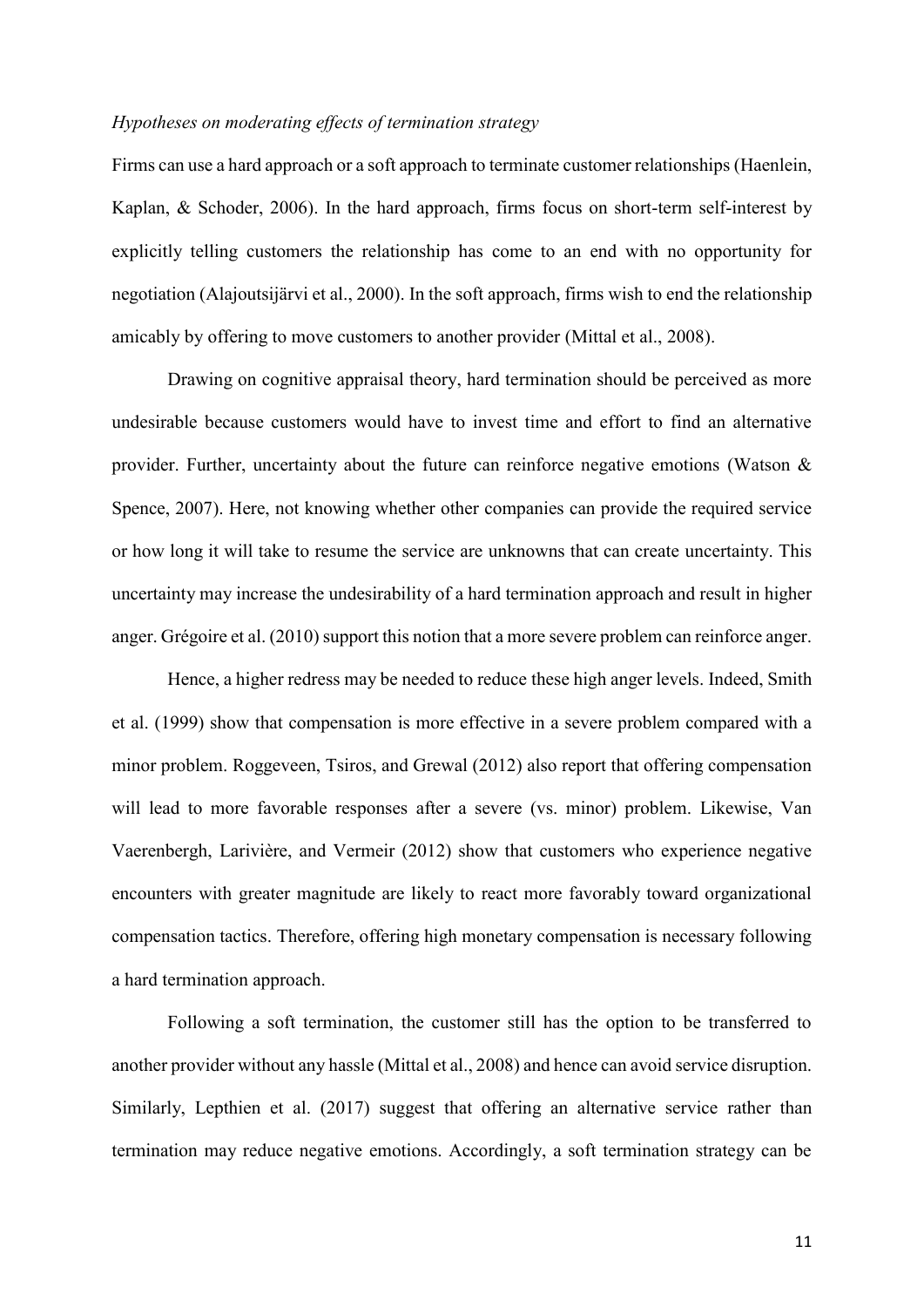perceived as a less undesirable outcome, which can lead to lower anger and negative customers' reactions. Therefore, high monetary compensation is not necessary following soft termination. Formally, we hypothesize that the anger-reducing effects of high monetary compensation are stronger for a hard (vs. soft) termination approach:

- H3a: The mediating effect of high monetary compensation on nWOM through anger is moderated by termination strategy, such that the effect is more pronounced for a hard (vs. soft) termination strategy.
- H3b: The mediating effect of high monetary compensation on corporate image through anger is moderated by termination strategy, such that the effect is more pronounced for a hard (vs. soft) termination strategy.

We also propose an anger-reducing effect when combining an explanation with a hard termination approach, but this effect may work through decreasing firm-agency. Firms adopting a hard termination approach focus on self-interest and lack concern for the customers (Alajoutsijärvi et al., 2000). This can further reinforce customers' evaluations that the firm is responsible for this problem, increasing anger and negative reactions. Offering an explanation may enable customers to see the problem from the firm's perspective and re-evaluate their blame attribution, which can subsequently reduce anger after a hard termination. Indeed, prior research supports that firms which successfully shift the blame away from themselves through explanation can diffuse customers' anger (Nguyen & McColl-Kennedy, 2003).

In contrast, following a soft termination approach, the firm takes responsibility by showing the willingness to go the extra mile to help the customer with a smoother transition (Mittal et al., 2008). Therefore, the perceived firm-agency may be weaker. Based on cognitive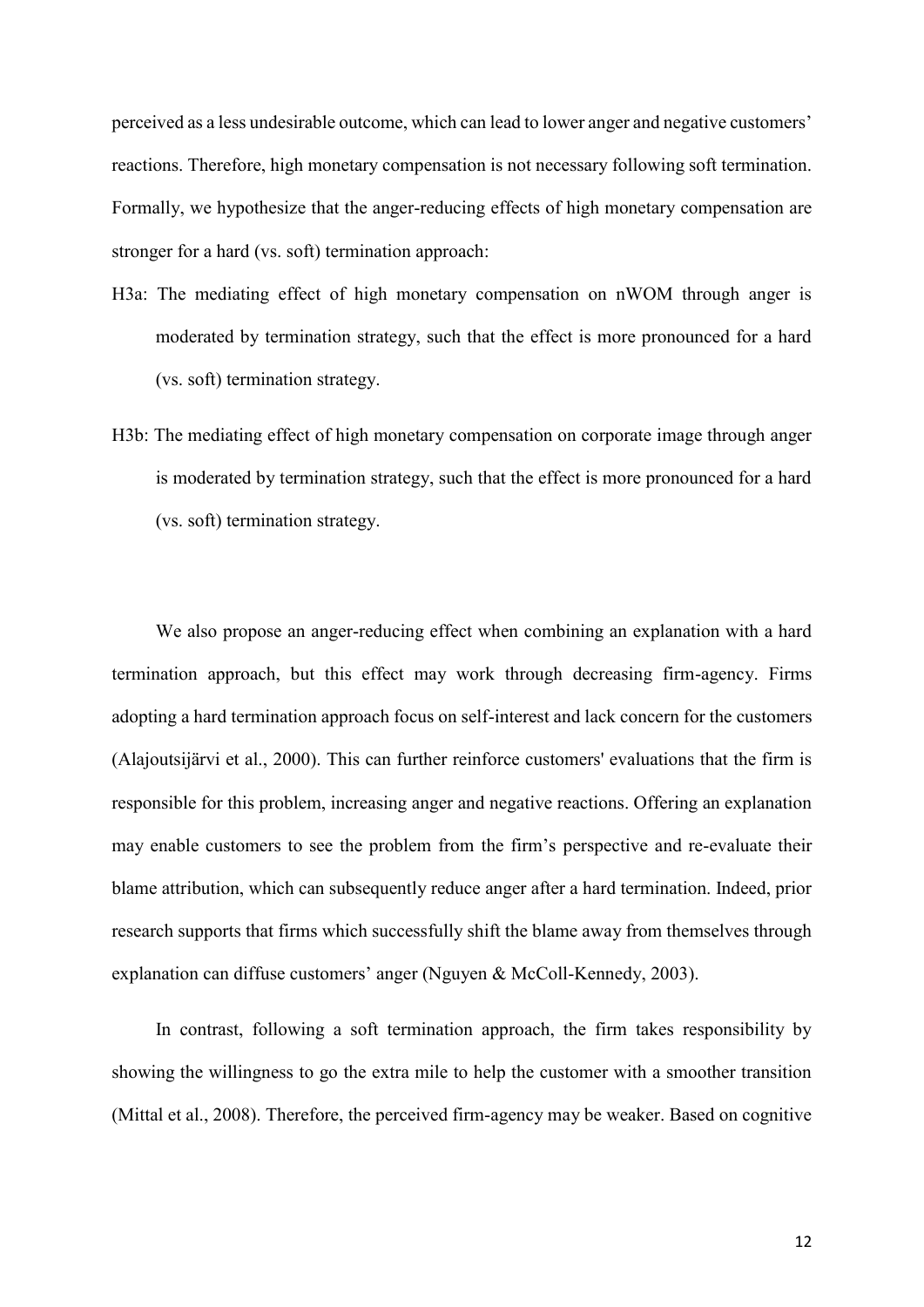appraisal theory, this can lead to lower anger and negative reactions and hence, offering an explanation would not be necessary. Thus, we hypothesize:

- H4a: The mediating effect of explanation on nWOM through anger is moderated by termination strategy, such that the effect is more pronounced for a hard (vs. soft) termination strategy.
- H4b: The mediating effect of explanation on corporate image through anger is moderated by termination strategy, such that the effect is more pronounced for a hard (vs. soft) termination strategy.

#### **Overview of studies**

Three experimental studies examine the effects of different organizational tactics on customers' reactions to service termination, the process at work, and potential boundary conditions. Study 1 draws on a telecom setting and a student sample. It tests the effects of monetary compensation (H1a, b) and explanation (H2a, b) on nWOM and corporate image, through the mediating role of anger. The two subsequent studies test whether service termination strategy moderates the processes "organizational tactic  $\rightarrow$  anger  $\rightarrow$  nWOM, image." Study 2a focuses on monetary compensation (H3a, b) and Study 2b focuses on explanation (H4a, b).

#### **Study 1**

#### *Purpose*

Study 1 tests whether high (but not low) monetary compensation (H1) and explanation (H2) decrease nWOM (a) and increase corporate image (b), mediated by anger. Though not specifically hypothesized, we also test the proposed null-effect of apology.

#### *Design and data collection*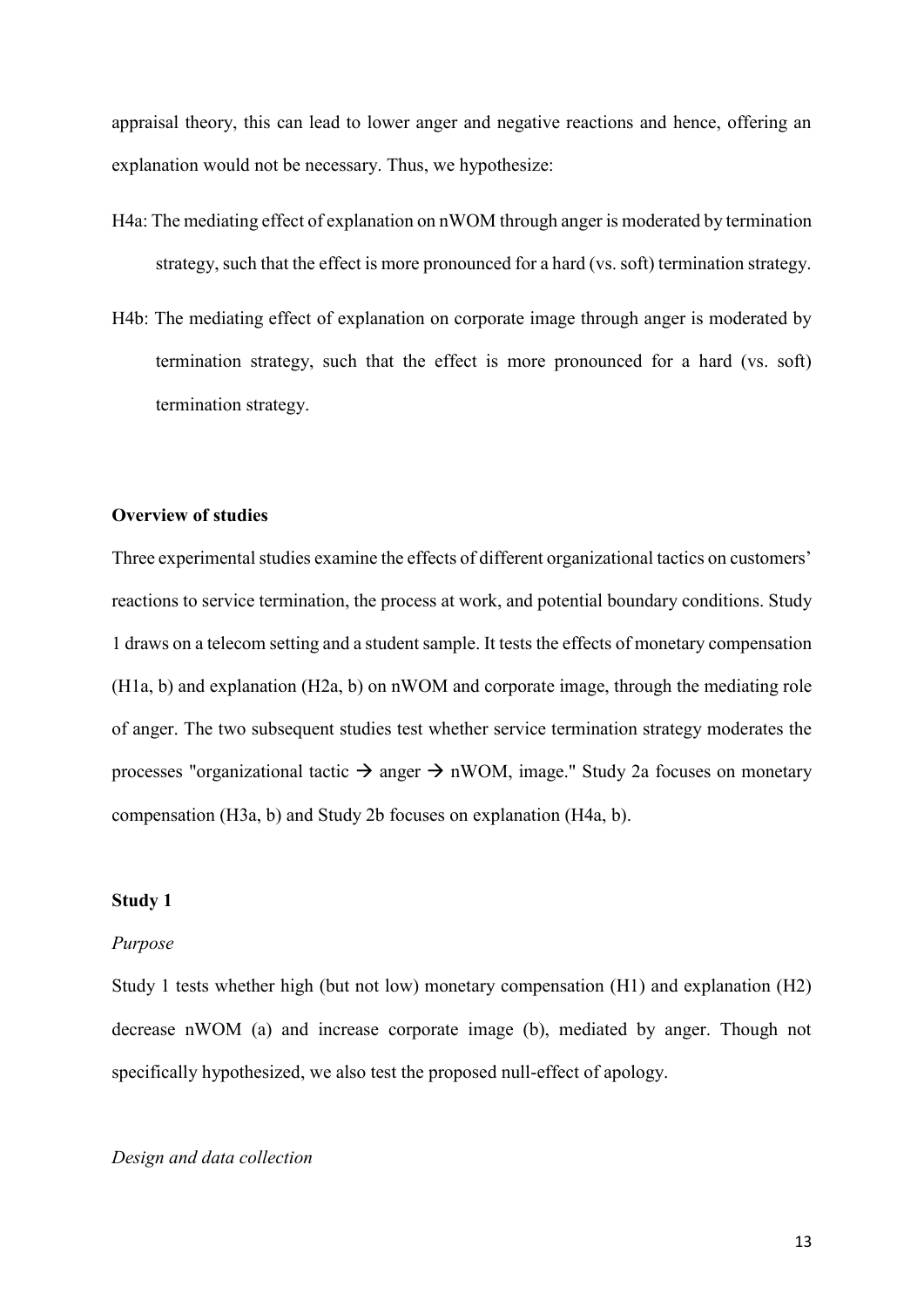We conducted a scenario-based, single factor experiment, manipulating organizational tactics with five conditions (low monetary compensation, high monetary compensation, explanation, apology, and a control group with no compensation) (see Online Appendix A 3. for the scenarios). We chose home broadband services, which was deemed appropriate for undergraduate students recruited from a business school in Western Europe. They were invited to complete a pen and paper questionnaire in exchange for charity donations. Excluding incomplete answers ( $n = 5$ ) yielded 114 respondents (female: 57%; younger than 24 years: 97.4%). Participants were randomly assigned to one of the five scenarios.

#### *Manipulations*

The core scenario describes a letter from a broadband provider communicating that following a recent review of the account, the company has decided to withdraw its services and is giving 30 days' notice to terminate the account. Next, the customer contacts the customer service to complain and is or is not offered monetary compensation, an explanation, or an apology. In a pretest with university students (n=38), the average amount of monetary compensation expected following termination of their broadband account was £100. We added/subtracted an equal amount (£50) to determine our high ( $£150$ ) and low (£50) compensation. The success of this manipulation was checked in the main study (see below).

#### *Measures*

After reading the scenario, participants answered questions on nWOM adapted from Bougie, Pieters, and Zeelenberg (2003) ( $\alpha$  = .97), corporate image adapted from Mostafa et al. (2015)  $(\alpha = .98)$ , and anger taken from Grégoire and Fisher (2008) and Bougie et al. (2003) ( $\alpha = .97$ ), all measured with three items (see Table A 2. in the Online Appendix). As control variables, attitude towards complaining (ATC) was measured according to Roschk and Gelbrich (2014)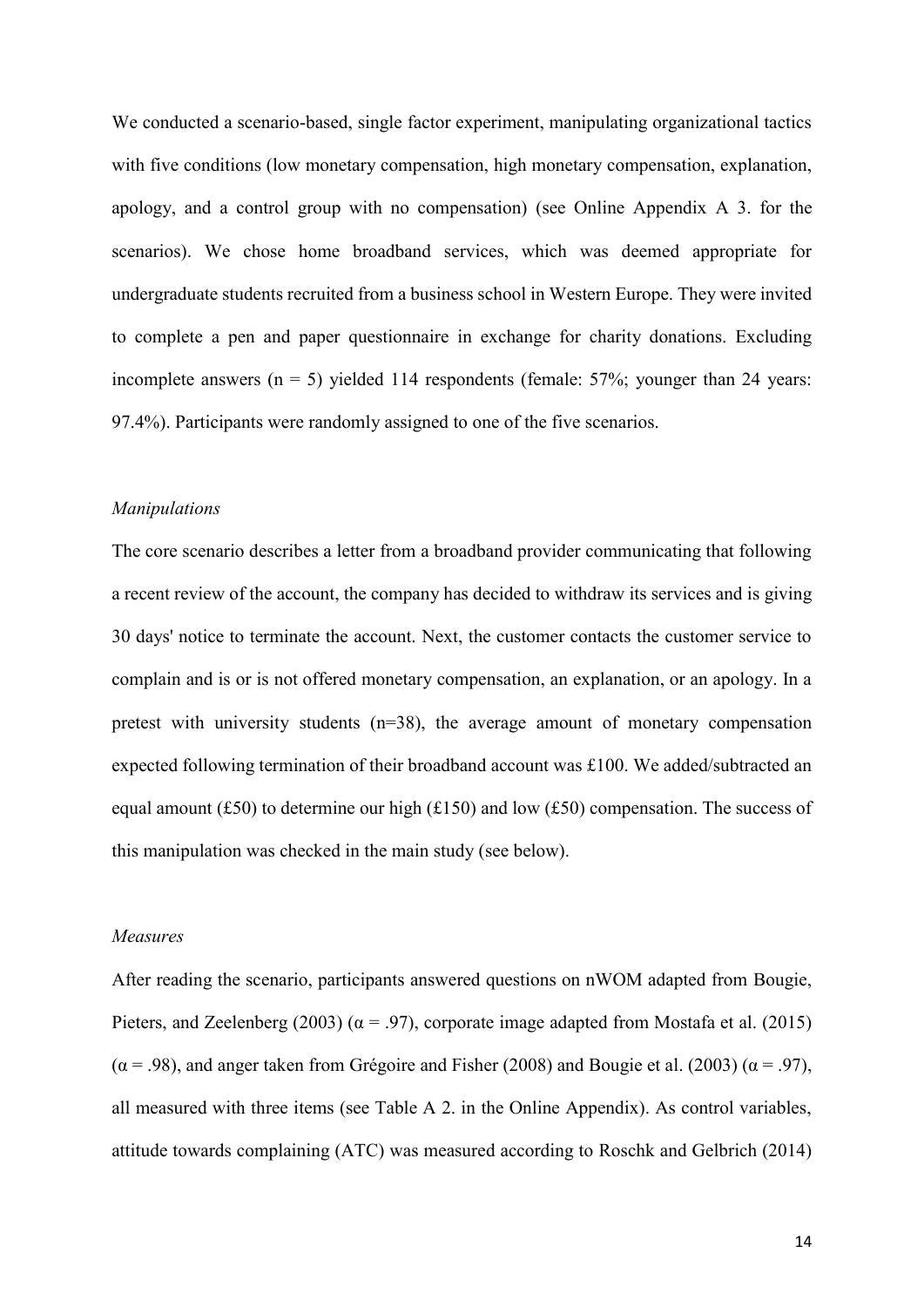(three items;  $\alpha$  = .86), attributions based on Gelbrich, Gäthke, and Grégoire (2015) (three items;  $\alpha$  = .74) and perceived severity (three items,  $\alpha$  = .92) and service importance (1 item) based on Hess, Ganesan, and Klein (2003). This is because these variables are shown to influence customers' reactions to firms' transgressions in previous research (Grégoire et al., 2010; Hess et al., 2003). Seven-point Likert scale (1: strongly disagree to 7: strongly agree) were used, except for service importance and perceived severity (seven-point bipolar scales). We also added gender as a demographic control.

#### *Results*

*Manipulation checks.* Three nominal attention checks were used, testing if respondents understood that they received monetary compensation (None/ $£50/£150$ ), an explanation (yes/no), and an apology (yes/no). Twenty respondents provided incorrect answers. They were excluded from further analysis (Albrecht et al., 2016), yielding a net sample size of  $n = 94$ . The success of the manipulations was checked using 7-point Likert scales (Mostafa, Lages, Shabbir, & Thwaites, 2015). For compensation, five items were used (e.g., I was offered an adequate monetary compensation by the company;  $\alpha = .98$ ). The mean values differed significantly across compensation levels, in the desired direction ( $M_{\text{£150}} = 4.99 > M_{\text{£50}} = 3.84 > M_{\text{Control}} =$ 2.19, F  $[2, 91] = 57.36$ ,  $p < .001$ ). For explanation, four items were used (e.g., The company explained what factors might have caused the problem;  $\alpha = .97$ ), with significant differences between the two conditions ( $M_{Explanation} = 5.22 > M_{No\ Explanation} = 2.05$ , F [1, 92] = 112.33, p < .001). Four items were used for apology (e.g., The company apologized to me for what had happened.;  $\alpha$  = .93), with significant differences between the mean values (M<sub>Apology</sub> = 4.68 >  $M_{No\,Apology} = 2.61$ , F [1, 92] = 50.25, p < .001). Respondents perceived scenarios as realistic on a two-item seven-point scale (e.g., I believe that such incidents are likely to happen in real life;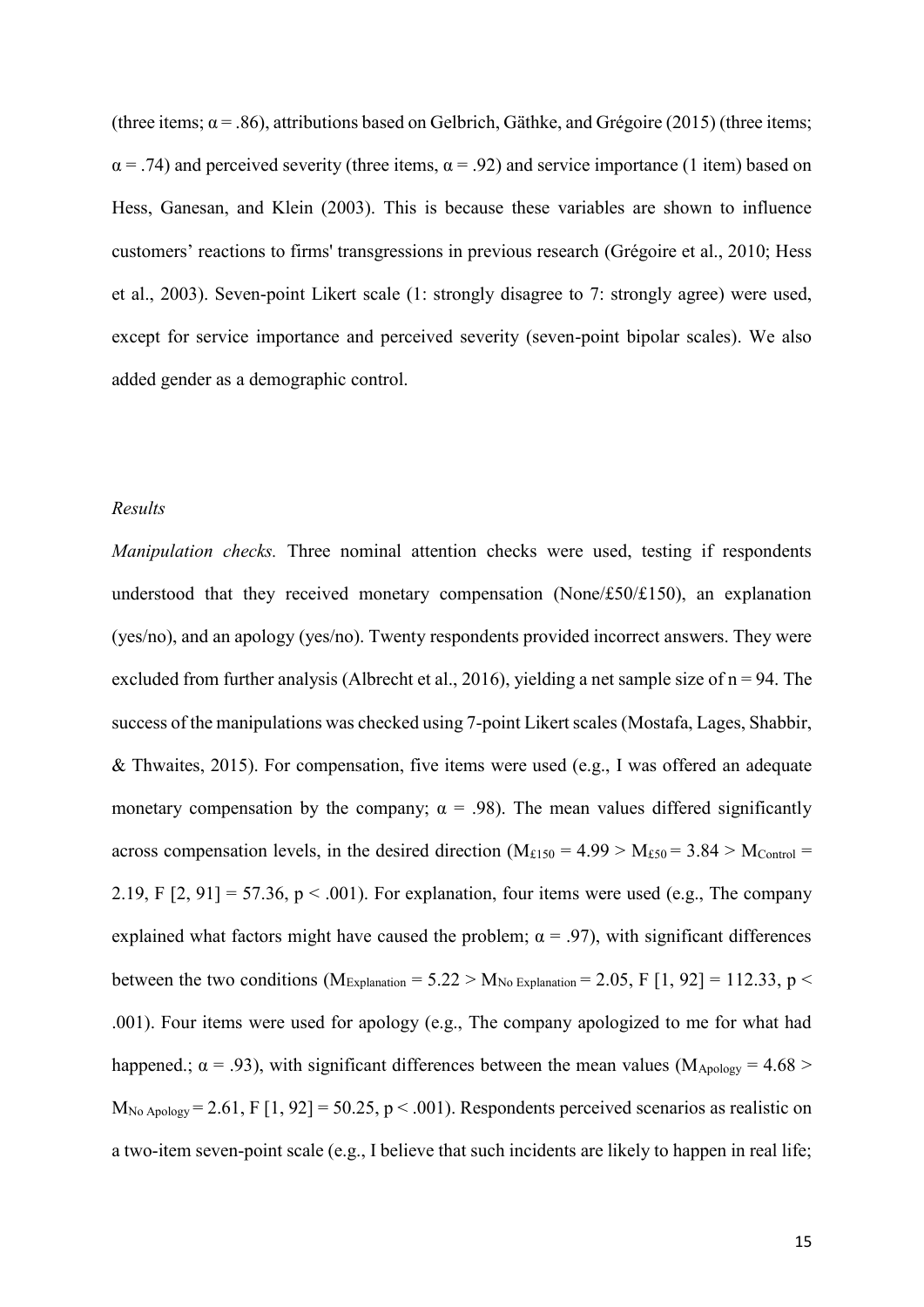$\alpha$  = .92), with the mean value greater than the scale midpoint (M = 5.29, t = 10.76, p < .001). which did not differ across groups  $(F = 1.17, p < .330)$ .

*Direct effects of organizational tactics.* Results of two ANCOVAs with the organizational tactic as the independent variable, nWOM/image as the dependent variable, and including the five controls show a significant effect of organizational tactic on nWOM ( $F = 22.78$ ,  $p < .001$ ,  $\eta^2$  = .52) and corporate image (F = 21.66, p < .001,  $\eta^2$  = .51). Among the control variables, service importance and attribution had significant effects on the DVs, although inclusion or exclusion of the controls did not significantly influence the results.

*Effect of compensation*. Post-hoc tests<sup>3</sup> reveal that nWOM is significantly lower in the high monetary compensation group than in the no response control group ( $M_{High\; compensation} = 3.99 <$  $M_{\text{Control}} = 5.76$ ,  $p \le 0.001$ ), while nWOM for low monetary compensation does not differ significantly from the control group ( $M_{Low\; compensation} = 5.07$ ,  $p < .057$ ). Regarding corporate image, post-hoc comparisons indicate a higher image in the high monetary compensation group, compared to the control group (M<sub>High compensation</sub>  $= 4.90 > M_{\text{Control}} = 2.57$ , p  $< .001$ ), while image for low monetary compensation is as high as in the control group ( $M_{Low\ compensation} = 2.77$ ,  $p < .598$ ).

*Effect of explanation.* Post-hoc tests show a significantly lower nWOM level for explanation, compared to the control group ( $M_{Explanation} = 3.22 \leq M_{Control} = 5.76$ , p  $\leq .001$ ). The former value is even significantly lower than in the high monetary compensation condition ( $M_{Explanation}$  =  $3.22 < M_{High\; compensation} = 3.99$ ,  $p < .020$ ). For image, post-hoc tests indicate significantly higher image levels in the explanation condition than in the control condition ( $M_{Explanation} = 4.90 >$ 

**.** 

<sup>&</sup>lt;sup>3</sup> We used LSD as the default test, but other tests yielded similar results.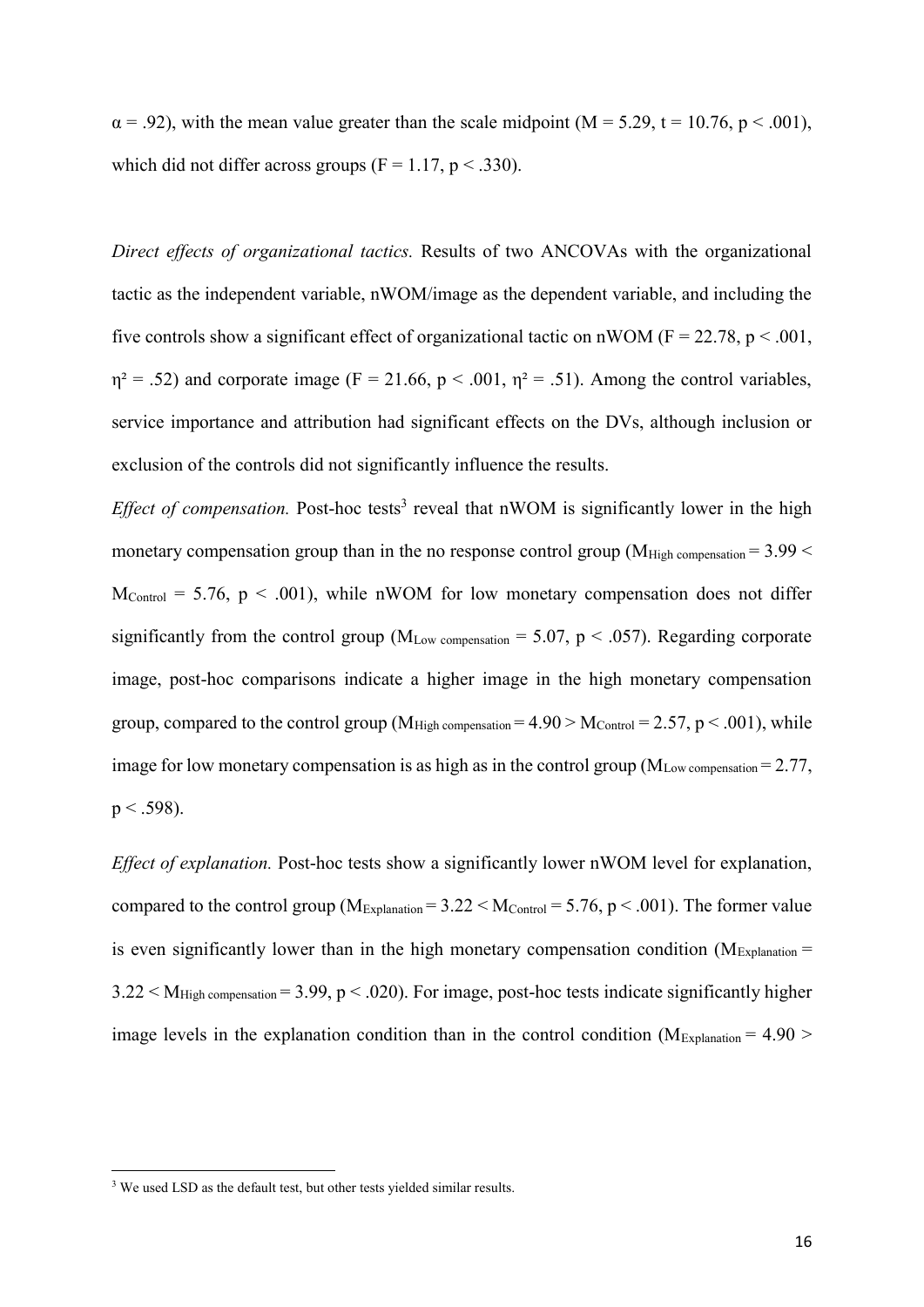$M_{\text{Control}} = 2.57$ ,  $p \le 0.001$ ), but the former value is not significantly higher than in the high monetary compensation condition ( $M_{Explanation} = 4.90 > M_{High\ compensation} = 4.49$ , p < .223).

*Effect of Apology.* As expected, post-hoc tests indicate that *apology* does not significantly affect nWOM ( $M = 5.67$ ,  $p = .785$ ) or image ( $M = 2.62$ ,  $p = .887$ ), compared to the control group. Figure 2 depicts the results.

#### Figure 2 To Be Inserted Here

*Test of H1 and H2.* For a formal test of H1 and H2, a mediation analysis is conducted using the PROCESS tool and Model 4 (Hayes, 2013). We select organizational tactic with five categories as the independent variable, nWOM and image as the dependent variables, anger as the mediator, and include the five controls. Because the independent variable organizational tactic is multi-categorical, the first group (here: no response tactic) serves as a baseline, which is tested against the other groups (Hayes & Preacher, 2014), these being the single organizational tactics.

*High monetary compensation* exerts a significant negative effect on anger (b = -1.47, t)  $= -4.24$ , p  $\lt$  .001). Anger has a significant positive effect on nWOM (b = .61, t = 7.19, p  $\lt$ .001) and a significant negative effect on image ( $b = -.58$ ,  $t = -6.18$ ,  $p < .001$ ). The indirect effects of high monetary compensation on nWOM ( $b = -.89$ ,  $SE = .29$ , CI: -1.51 to -.38) and image ( $b = .84$ ,  $SE = .29$ , CI: .34 to 1.49) through anger are significant, as indicated by the 95%-confidence intervals excluding zero, supporting H1a and H1b.

*Explanation* exerts a significant negative effect on anger ( $b = -2.17$ ,  $t = -6.52$ ,  $p < .001$ ). Its indirect effects on nWOM ( $b = -1.32$ ,  $SE = .26$ , CI:  $-1.84$  to  $-.81$ ) and image ( $b = 1.25$ ,  $SE$ = .28, CI: .74 to 1.86) through anger are significant, supporting H2a and H2b.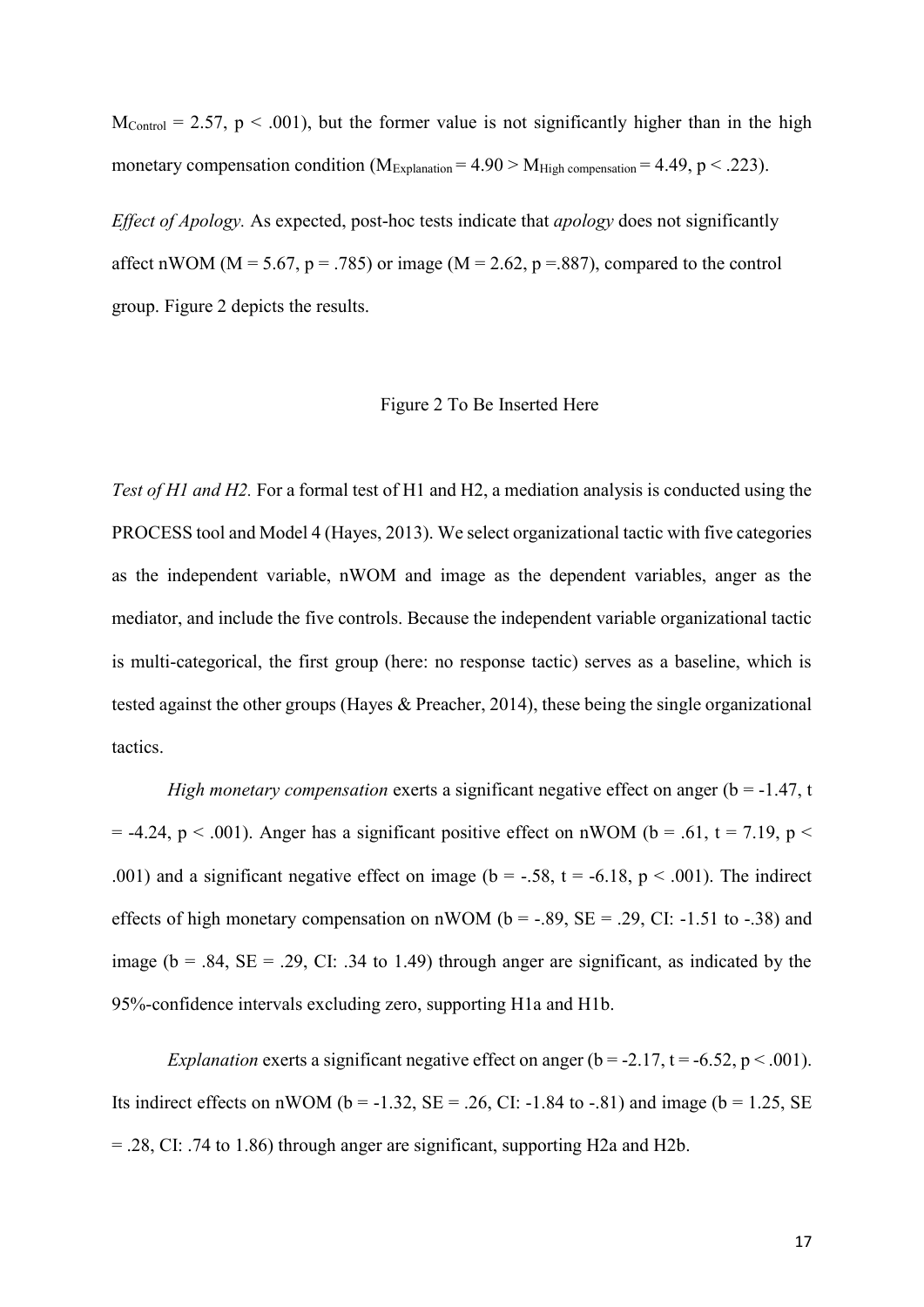#### *Ruling out alternative models*

Although not specifically hypothesized, we also examine the role of injustice, which is presented as mediating the effects of organizational tactics on customers' behavioral reactions in prior research (Lepthien et al., 2017). Anger as the mediator in our framework is an emotion resulting from cognitive evaluations of an event's undesirability and other agency (Averill, 1983). As such, injustice perceptions shaped by external attributions of an undesirable and controllable event caused by the firm on purpose (De Cremer et al., 2008; Watson & Spence, 2007) may also precede anger (Chebat & Slusarczyk, 2005). Indeed, justice is an important aspect of people's everyday lives (De Cremer et al., 2008) because it reassures them that they are a valued member of a society. An unfair treatment damages this perception and makes customers feel disrespected and excluded from the society, which in turn can harm their selfidentity and self-worth (Murphy & Tyler, 2008). Anger is shown to fully mediate the effect of (in)justice on misbehavior (Beijersbergen et al., 2015). Accordingly, in a termination context, anger is a strong negative emotional reaction that may embed injustice and act as the primary driver of customers' subsequent reactions. In order to support this notion, we test an alternative model to show that when anger is present, injustice perception is no longer instrumental in explaining customers' reactions to termination.

Accordingly, we test a serial mediation model (using Hayes' Process Model 6) where perceived justice (three items taken from Smith et al. (1999),  $\alpha$  = .94) precedes anger in explaining the effects of organizational tactics on nWOM and image, respectively (tactics  $\rightarrow$  justice  $\rightarrow$  anger  $\rightarrow$  DVs).

The results of serial mediation are similar to the results using anger as the sole mediator (tactics  $\rightarrow$  anger  $\rightarrow$  DVs) and the explanatory power of the model for anger alone is the same as the justice-anger serial link model, but higher than justice alone model for both nWOM (R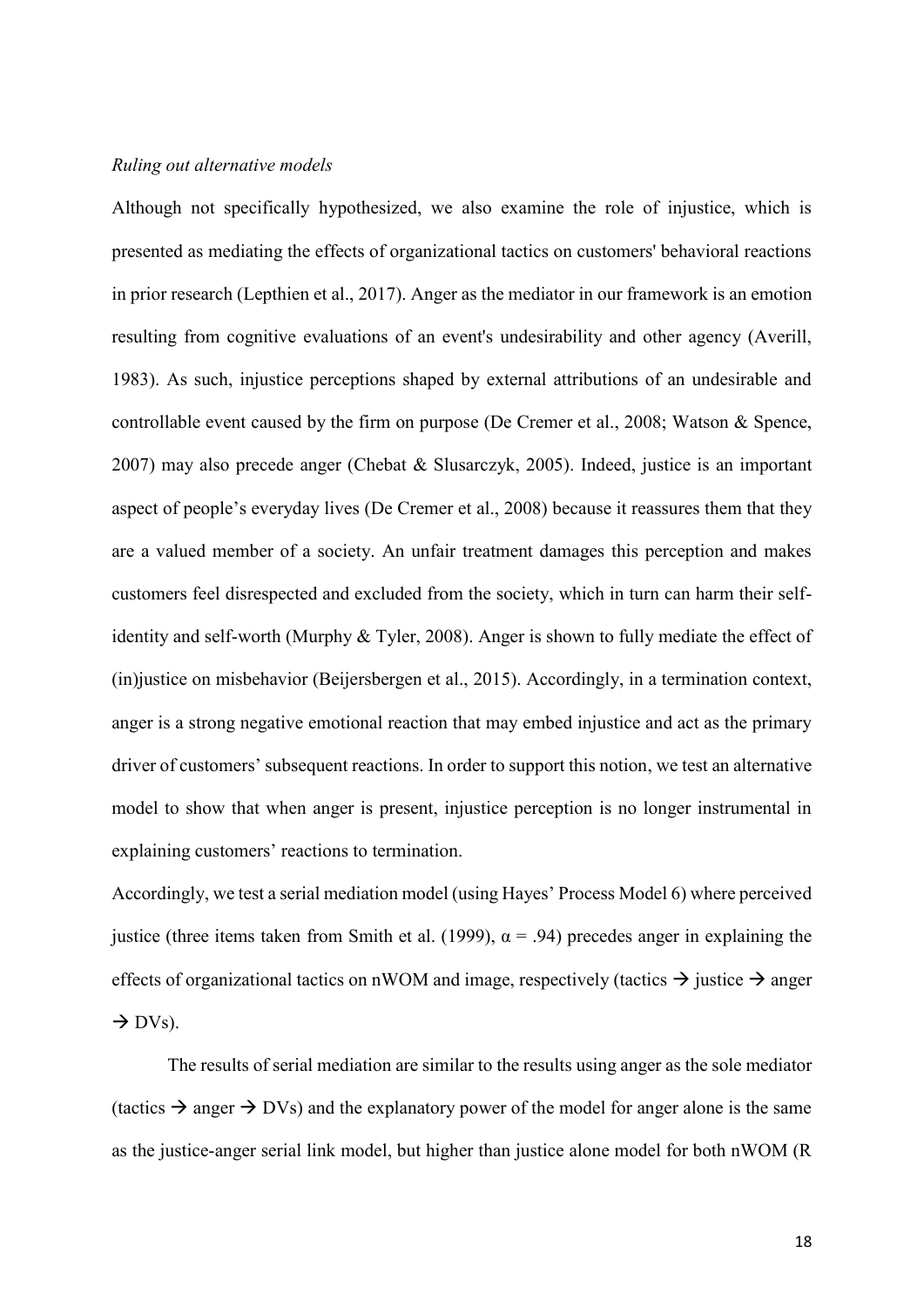square of .73 rather than .61) and image (R square of .71 rather than .63). Regarding nWOM, the results show significant indirect effects of high monetary compensation ( $b = -0.31$ ,  $SE = 0.11$ , CI: -.55 to -.10) and explanation ( $b = -.47$ ,  $SE = .15$ , CI: -.80 to -.20) for the serial mediation link "tactics  $\rightarrow$  justice  $\rightarrow$  anger  $\rightarrow$  nWOM". The corresponding indirect effects through anger only (tactics  $\rightarrow$  anger  $\rightarrow$  nWOM) are also significant and of a similar size (high monetary compensation:  $b = -0.31$ ,  $SE = -0.17$ ,  $CI: -0.70$  to  $-0.02$ ; explanation:  $b = -0.45$ ,  $SE = 0.20$ ,  $CI: -0.88$  to -.09), whereas the indirect effects through perceived justice "tactics  $\rightarrow$  justice  $\rightarrow$  nWOM" are non-significant (high monetary compensation:  $b = -.04$ ,  $SE = .09$ , CI: -.23 to .14; explanation:  $b = -.06$ ,  $SE = .14$ , CI:  $-.34$  to .20).

Results for image show significant indirect effects of high monetary compensation (b  $= .25$ , SE = .11, CI: .07 to .52) and explanation (b = .38, SE = .16, CI: .14 to .76) through the justice-anger link, significant and similar indirect effects through anger (monetary compensation:  $b = .25$ ,  $SE = .14$ , CI: .02 to .58; explanation:  $b = .36$ ,  $SE = .17$ , CI: .07 to .73), but non-significant indirect effects through justice (monetary compensation:  $b = .14$ ,  $SE = .14$ , CI:  $-14$  to .43; explanation:  $b = .22$ ,  $SE = .20$ , CI:  $-0.23$  to .57).

# *Discussion*

Study 1 findings show that high (but not low) monetary compensation and explanation improve customers' reactions to service termination. Counter to the popular belief (e.g., Davidow, 2003), explanation is more effective than (high) monetary compensation. As expected, an apology, is not effective in a service termination context. It does not seem to be considered as sincere, because terminating a customer account is an intentional act. Hence, apology is excluded from further examinations. Importantly, and in support of our H1a, b and H2a, b, the results show a mediating role of anger on the effects of high monetary compensation and explanation on nWOM and image. Finally, the results of our competing model analyses show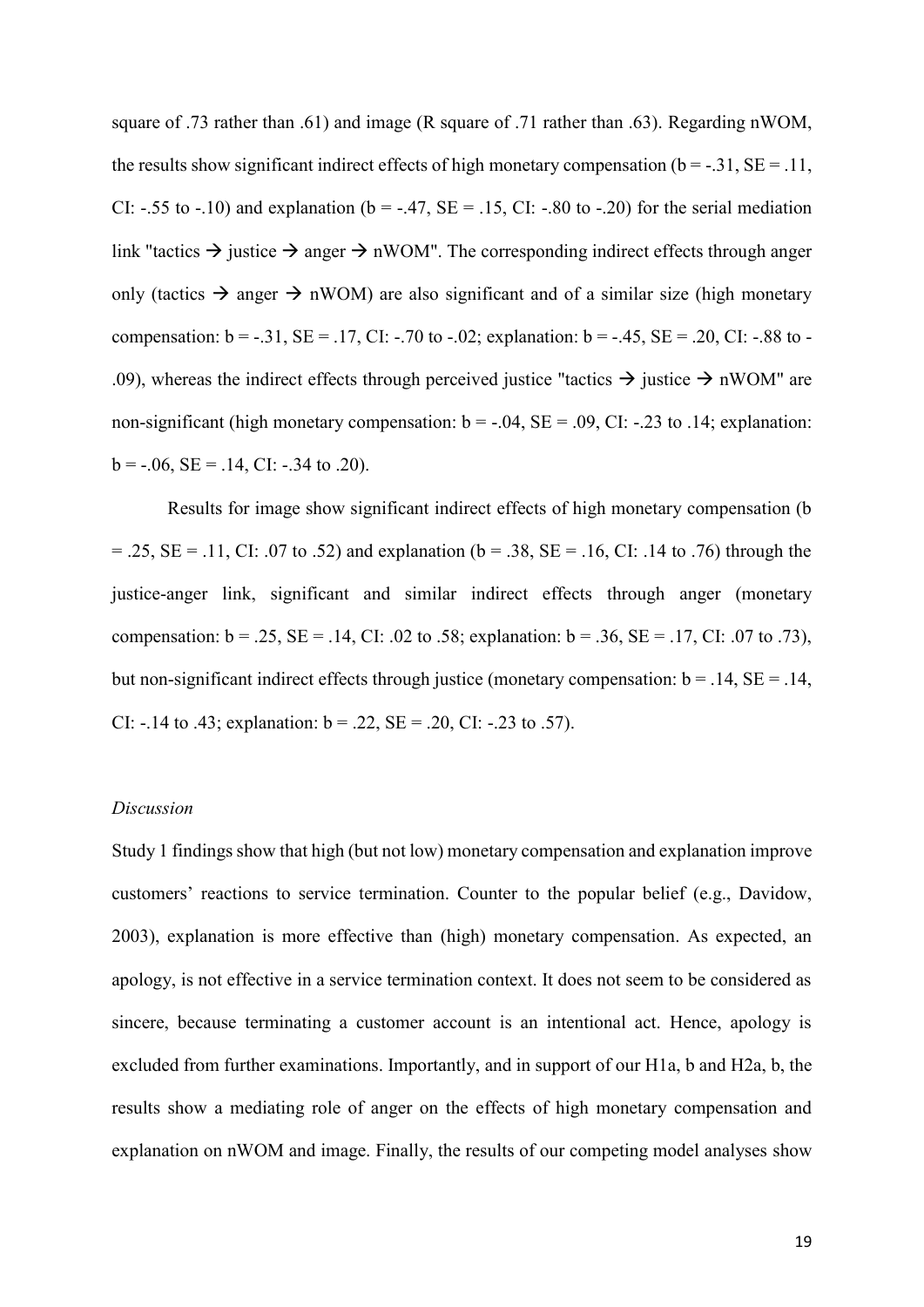that in a termination context, the effect of justice is diminishing when including anger and that anger, rather than justice, plays a primary role in driving customers' reactions. Therefore, we only use anger as the mediator in the subsequent studies.

#### **Study 2a**

#### *Purpose*

Study 2a tests robustness for Study 1 results for monetary compensation in another sector (banking rather than telecom) and another sample (consumers rather than students). Importantly, it tests termination strategy (hard vs. soft) as a moderator on the process at work (H3).

#### *Design and data collection*

We conducted a scenario-based experiment with a 2 (service termination strategy: hard vs. soft) by 3 (monetary compensation: no vs. low vs. high) between-subject design, yielding six conditions. The baseline scenario described the closure of a credit card account as this type of service termination occurred most often in the consumer complaints regarding the closure of bank accounts reported to the US Consumer Financial Protection Bureau (CFPB, 2016).

Participants were recruited through Critical Mix, which is an online panel with US adult consumers. They were invited by posting the invitation to participate in this online experiment on the panel platform in exchange for a small compensation. We obtained a sample of 220 completed questionnaires (male: 52.3%, younger than 45 years: 44.1%, married: 50.0%, at least a college degree: 63.6%). We randomly assigned respondents to the six groups.

#### *Manipulations*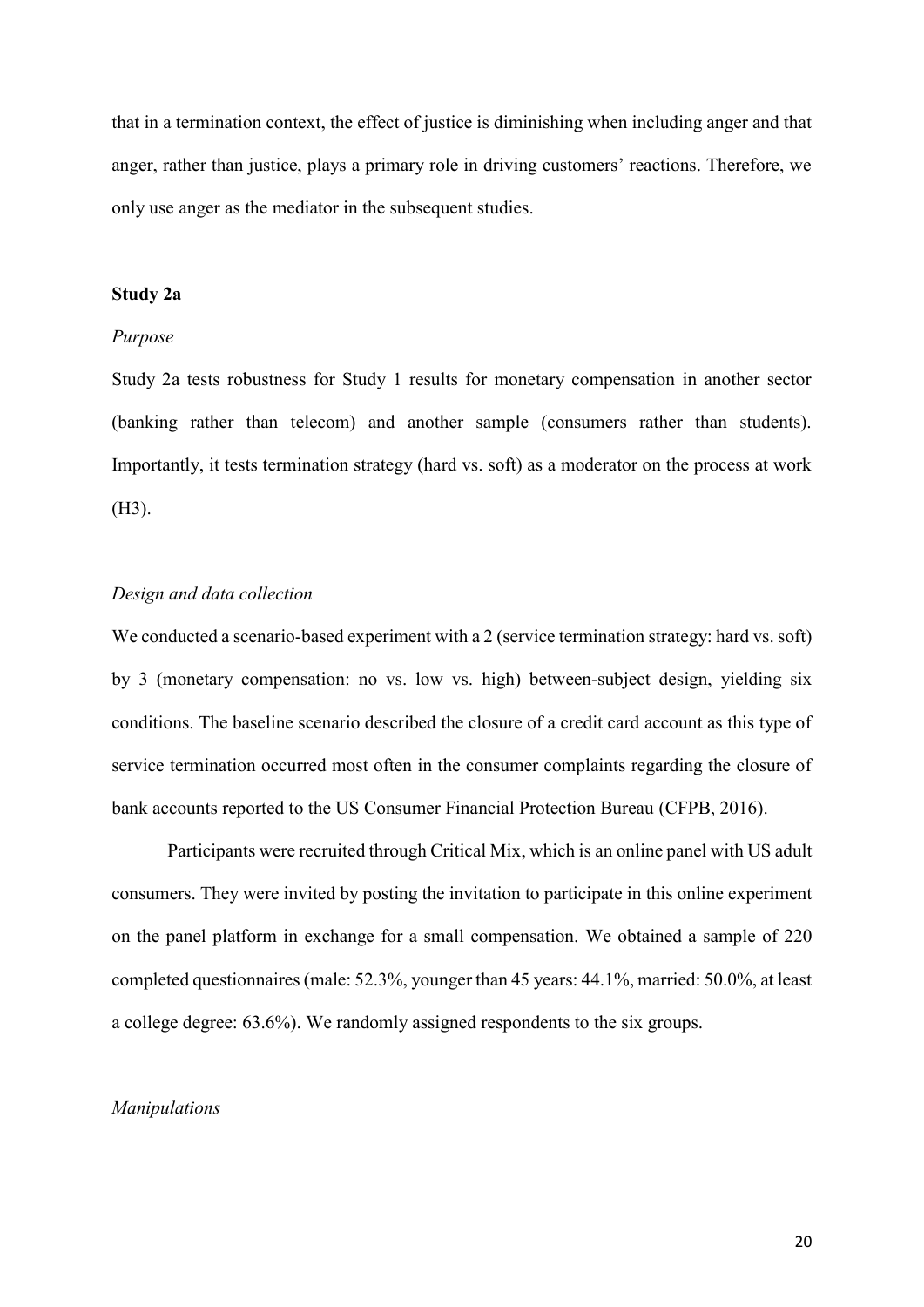To keep a balance between control and ecological validity, we used video clips comprised of photographs and audio recordings (Bateson & Hui, 1992). In the video clip, we showed some photos including a letter marked urgent and a fictitious termination letter that displayed the text related to the manipulation of termination strategy while a narrator read out the core scenario. The stimuli included in the letter stated that following a recent review of the account, the bank withdraws its services and is giving 60 days' notice of intention to close the credit card account.

Service termination strategy was manipulated as follows: For the hard approach, the customer is required to make alternative arrangements at another financial institution and pay off or transfer any outstanding balance by the end of the 60-day period. For the soft approach, the bank appreciates this may cause inconvenience and will make the transition smooth by offering help to move to another provider. Next, the customer contacts the bank's customer service team to complain and is or is not offered monetary compensation (see Online Appendix A 4. for scenarios).

Monetary compensation levels were determined based on two pretests with subjects similar to the main study recruited from a US consumer panel. In the first pretest  $(n=55)$ , the average amount of monetary compensation expected following a bank account closure was identified (i.e., M= \$150). Similar to Study 1, we selected \$50 below or above the average expected amount as low (i.e., \$100) and high (i.e., \$200) monetary compensation. In a subsequent pretest  $(n=71)$ , we checked the manipulation of these levels using five items similar to Study 1 on a 7-point scale. The mean values differed significantly across different compensation levels, in the desired direction ( $M_{\text{S200}} = 5.04 > M_{\text{S100}} = 3.92 > M_{\text{Control}} = 2.11$ , F  $[2, 68] = 40.76$ , p < .001).

#### *Measures*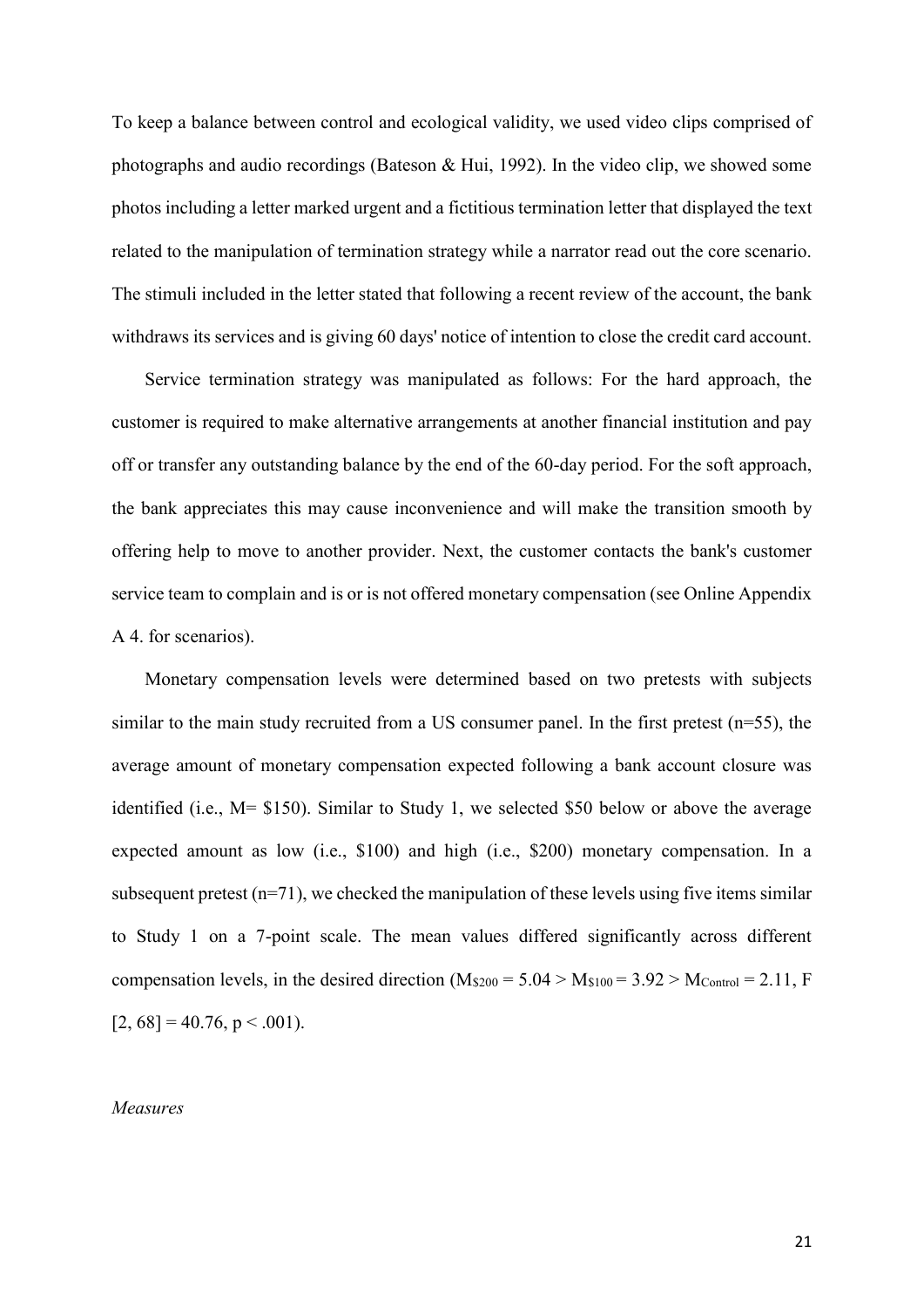The dependent variables were the same nWOM ( $\alpha$  = .91), image ( $\alpha$  = .96), and anger ( $\alpha$  = .94) measures as in Study 1. We included the same controls: ATC ( $\alpha$  = .87), severity ( $\alpha$  = .89), attributions ( $\alpha = .68$ ), service importance, and gender. Attribution failed to achieve the .7 threshold for internal consistency, so we only retained one item (see Table A 2. in the Online Appendix). Given that Study 2a used consumers, we also added age as an additional control.

#### *Results*

*Manipulation checks.* The termination strategy manipulation was checked through a pretest (Perdue & Summers, 1986), with 58 subjects similar to the main study recruited from a US consumer panel. The measure comprised four self-developed items (e.g., The bank showed interest in facilitating my transition to another bank;  $\alpha = .92$ ). Its mean value differed significantly across strategies, in the desired direction ( $M_{Hard} = 2.79$ ;  $M_{Soft} = 4.27$ , F [1, 56] = 14.59,  $p < .001$ ).

Following an attention check in the main study  $(n = 220)$ , 91%, 95%, and 93% of respondents correctly identified whether they received no money, \$100, or \$200 respectively. Removing the 16 cases with incorrect answers yielded a net sample of  $n = 204$ . These respondents perceived the scenarios as realistic (same two items as in Study 1;  $\alpha$  = .93), with the mean value significantly higher than the scale midpoint ( $M = 5.16$ ,  $t = 11.71$ ,  $p < .001$ ) and did not differ across groups ( $F = 1.09$ ,  $p < .366$ ). Hence, the manipulations were successful.

*Overview.* Hypotheses are tested conducting a moderated mediation analysis using the PROCESS tool and Model 8 (Hayes, 2013) with a multi-categorical independent variable (Hayes & Preacher, 2014), testing the baseline group (no monetary compensation) against the other groups (high and low monetary compensation).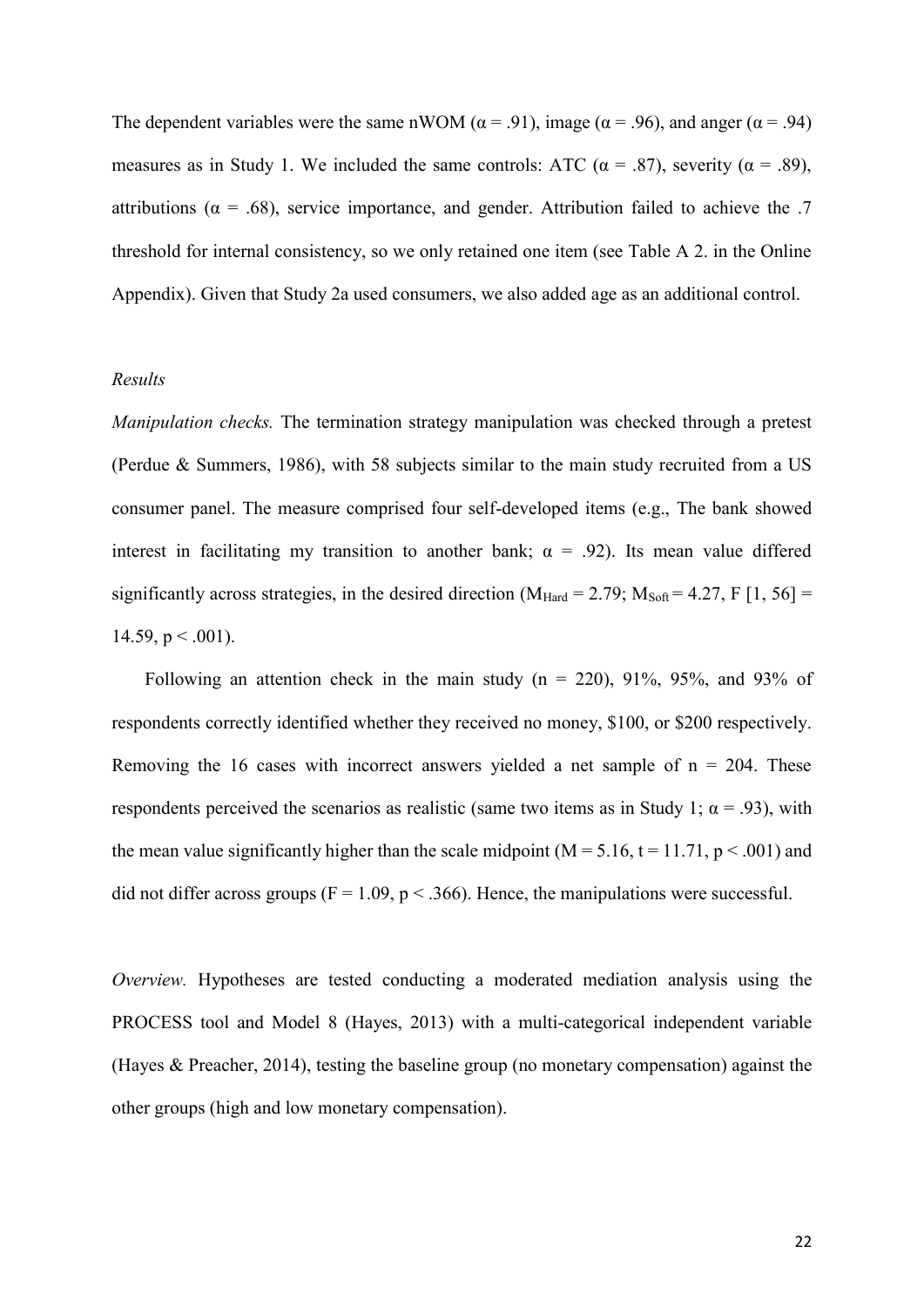*Test of H3a.* H3a refers to whether strategy type moderates the effect of high (but no low) monetary compensation through anger on nWOM. Table 1, Panel A (left side) depicts the results for high monetary compensation, indicating a significant positive index of moderated mediation ( $b = .45$ ,  $SE = .23$ ,  $CI: .01$  to .91). Results indicate a significant negative indirect effect of high monetary compensation on nWOM through anger for a hard termination ( $b = -$ .46,  $SE = .15$ , CI: -.78 to -.18), but not for a soft termination (b = -.02,  $SE = .16$ , CI: -.33 to .30). These results support H3a. Table 1, Panel A (right side) depicts the results for low monetary compensation, indicating the expected null effect. There is no significant index of moderated mediation ( $b = .29$ ,  $SE = .23$ , CI: -.15 to .75), with non-significant indirect effects both for hard and soft termination.

*Test of H3b.* H3b refers to whether strategy type moderates the effect of monetary compensation through anger on image. Table 1, Panel B (left side) depicts the results for high monetary compensation, indicating a significant negative index of moderated mediation  $(b = -1)$ .45,  $SE = .22$ , CI: -.89 to -.01). The indirect effect of high monetary compensation on image through anger is significant and positive for a hard termination strategy ( $b = .45$ ,  $SE = .15$ , CI: .17 to .75), but non-significant for a soft strategy ( $b = -.02$ ,  $SE = .16$ , CI: -.29 to .34). These results support H3b. Table 1, Panel B (right side) depicts the results for low monetary compensation, indicating a null effect. There is no significant index of moderated mediation (b  $= -.28$ , SE  $= .22$ , CI:  $-.72$  to  $.14$ ), with non-significant indirect effects both for the hard and soft termination strategy.

Table 1 To Be Inserted Here

#### *Discussion*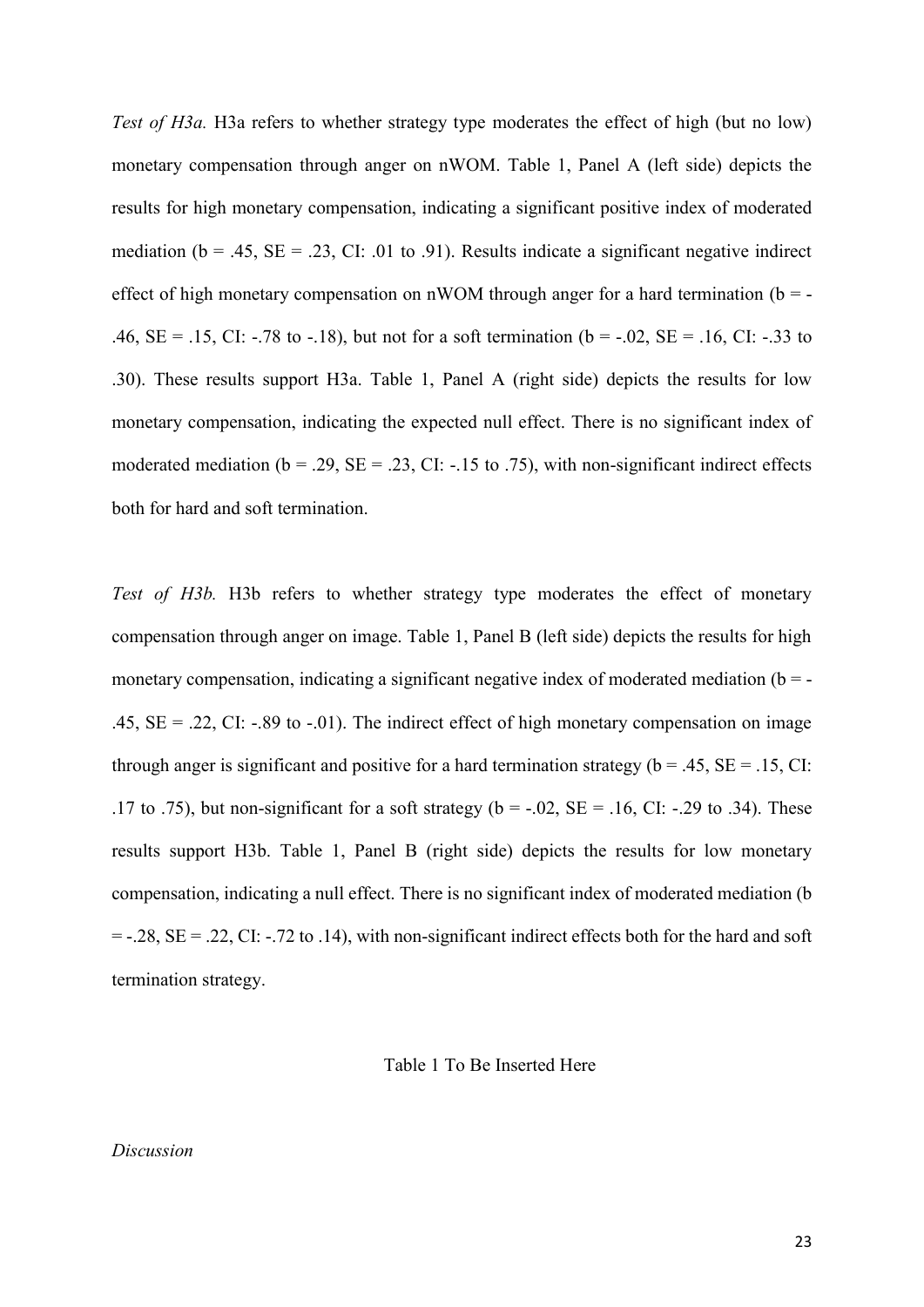Study 2a validates Study 1 findings for high monetary compensation with another sample (consumers) and industry (banking): High, but not low, monetary compensation decreases nWOM and increases corporate image, through reducing anger. Importantly, Study 2a results provide evidence of a conditional processing. High monetary compensation only reduces anger and subsequent nWOM in case of a hard termination strategy, but not in case of a soft strategy. The same mechanism applies to corporate image, which is only increased through anger reduction in case of a hard, not a soft, termination approach. Results indicate termination strategy as a boundary condition: it is ineffective to invest monetary resources on terminated customers if the firm offers to help them find another provider.

#### **Study 2b**

#### *Purpose*

Study 2b focuses on explanation as the most effective organizational tactic according to Study 1 findings (telecom sector and students). Again, one purpose of Study 2b is to check the robustness of this finding in another context (banking sector and consumers). The main purpose is to test termination strategy (hard vs. soft) as a moderator (H4) on the process "explanation  $\rightarrow$  anger  $\rightarrow$  nWOM, image". Finally, we include a no termination condition and test if an explanation can put customers on par with a no termination situation, that is, whether nWOM and image reach levels as if the customers were not dismissed.

#### *Design and data collection*

We conducted a scenario-based experiment with a 2 (service termination strategy: hard vs. soft) by 2 (explanation: absent vs. present) between-subject design, yielding four conditions. The baseline scenario described the closure of a bank account (see Online Appendix A 5. for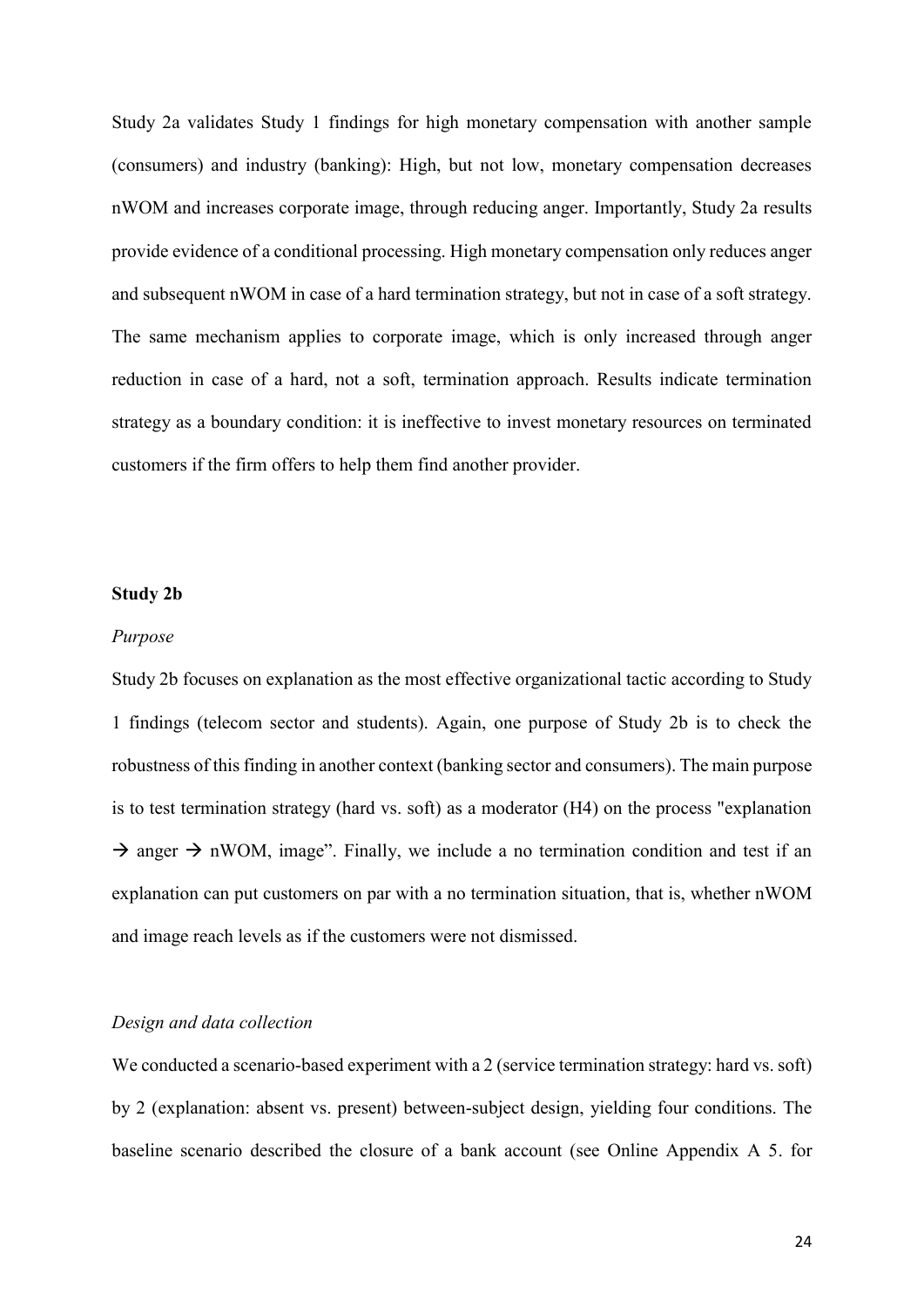scenarios). We also added another group where no termination occurs but the bank communicates neutral information as follows: "Because of the competitive nature of the market, we have decided to review our service offerings. This is in line with the industry norms and current evaluations of the services offered by other banks. We will communicate any changes in due course."

Participants were US adult consumers recruited through an online panel, Clickworker, in exchange for a small compensation. The 180 participants who completed the questionnaire were randomly assigned to the conditions (female: 62.8%, younger than 35 years: 46.1%, married: 44.4%, at least a college degree: 58.9%).

#### *Manipulations*

Again, we used video clips and manipulated termination strategy similar to Study 2a. Explanation was manipulated as follows: "Our records indicate that you have been excessively withdrawing money from the non-network ATMs, which is imposing additional charge on us. And while we have clearly explained in the terms and conditions our fair usage policy as a key requirement of our fee-free withdrawal facility, the number of withdrawals you have made during this time has led us to believe that we are unable to meet your current banking needs."

#### *Measures*

Like in Study 2a, the dependent variables were nWOM ( $\alpha$  = .95), image ( $\alpha$  = .98), and anger  $(\alpha = .95)$ , and we included the same controls: attitude towards complaining (ATC)  $(\alpha = .87)$ , severity ( $\alpha$  = .92), service importance, attributions ( $\alpha$  = .85), as well as gender and age.

# *Results*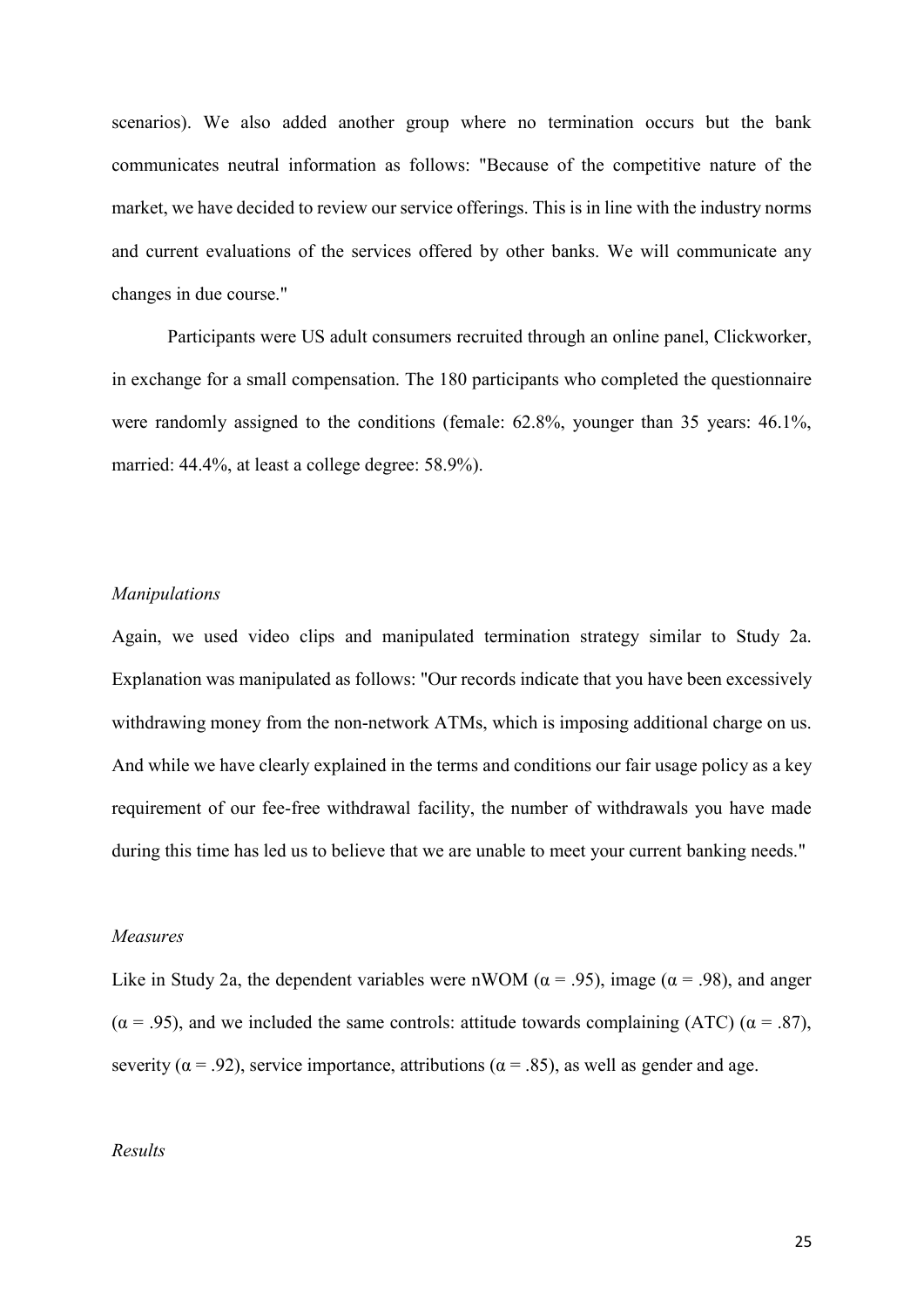*Manipulation check.* As an attention check, respondents were asked whether the bank wanted to close their account. 94% and 96% of participants correctly responded to the check in the no termination (i.e., understood that their account would not be closed) and termination conditions (i.e., understood that their account would be closed), respectively. Eight respondents with incorrect answers were excluded. The manipulation of explanation was checked with four items from Mostafa et al. (2015) using a 7-point Likert scale (e.g., The bank explained why the problem has happened;  $\alpha = .97$ ). The mean of the explanation condition was significantly higher than the no explanation condition ( $M_{Explanation} = 5.70 > M_{No~Explanation} = 1.54$ , p < .001). Respondents perceived the scenarios as realistic (same two items as in previous studies;  $\alpha$  = .91), with the mean values significantly higher than the scale midpoint ( $M = 5.65$ ,  $t = 21.68$ , p  $\leq$  .001) and no differences across groups (F = 1.49, p = .21). Hence, the manipulations were successful.

*ANCOVA results for effects of termination.* We first compare the experimental groups with termination conditions against the no termination condition, using two ANCOVAs for nWOM and image. All analyses include the six control variables. Results show a significant effect of termination on nWOM (F = 12.16, p < .001,  $\eta^2$  = .23) and image (F = 15.27, p < .001,  $\eta^2$  = .28).

For nWOM, post-hoc tests reveal that compared to the no termination group ( $M = 3.68$ ), service termination without an explanation significantly increases nWOM, both in the hard (M  $= 5.64$ ,  $p < .001$ ) and soft strategy conditions (M = 4.53, p < .05). Importantly, explanation reduces nWOM to a level that does not differ significantly from the no termination group, both in the hard ( $M = 3.78$ ,  $p = .80$ ) and soft strategy conditions ( $M = 3.40$ ,  $p = .44$ ).

For image, post-hoc tests show that compared to the no termination group  $(M = 4.13)$ , service termination without an explanation significantly reduces image in both hard termination  $(M = 1.90, p < .001)$  and soft termination  $(M = 3.09, p < .01)$ . Further, explanation improves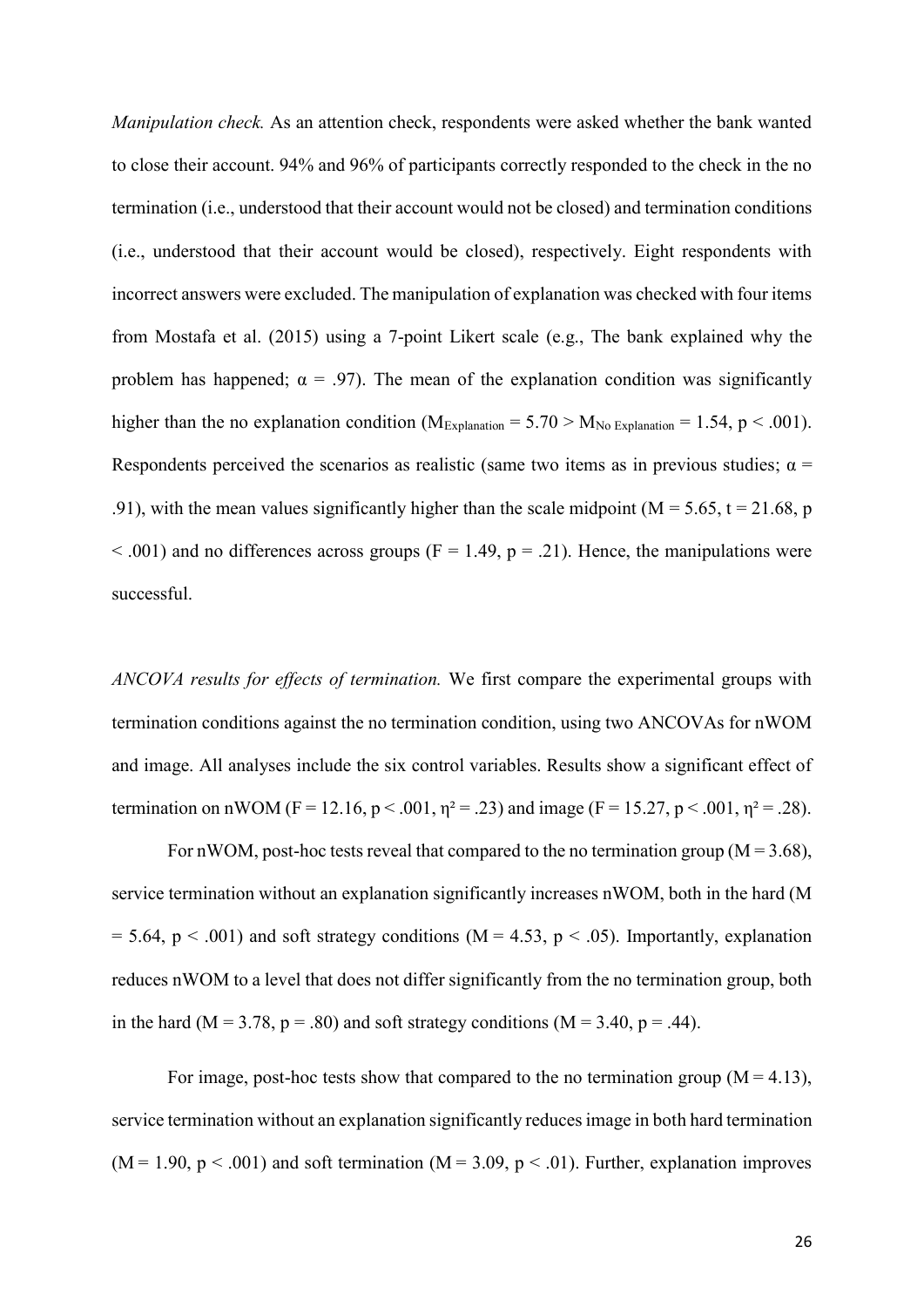image to an extent that is not significantly different from the no termination group, both in the hard (4.08,  $p = 89$ ) and soft termination (4.25,  $p = .74$ ) conditions.

#### *Hypothesis testing*

We excluded the no termination group (n=34) and tested hypotheses using the PROCESS Model 8 (Hayes, 2013), by comparing the no explanation group with the explanation group.

*Test of H4a.* H4a refers to whether the effect of explanation through anger on nWOM is moderated by strategy type. Results (see Table 2) show a significant negative indirect effect of explanation on nWOM through anger for both a hard ( $b = -1.48$ ,  $SE = .26$ , CI:  $-2.02$  to  $-0.99$ ) and soft termination ( $b = -0.93$ ,  $SE = 0.27$ , CI:  $-1.48$  to  $-0.42$ ), but there is no significant difference between the two based on the index of moderated mediation ( $b = .55$ ,  $SE = .35$ , CI: -.16 to 1.26). Therefore, H4a is not supported.

*Test of H4b.* H4b refers to whether strategy type moderates the effect of explanation through anger on corporate image. Results indicate that the indirect effect of explanation on image through anger is significant and positive for both a hard ( $b = 1.48$ ,  $SE = .28$ , CI: .96 to 2.06) and soft termination ( $b = .93$ ,  $SE = .27$ , CI: .41 to 1.47). However, the index of moderated mediation does not show any significant difference between the two termination strategies (b  $= -0.55$ , SE =  $0.36$ , CI:  $-1.28$  to  $0.12$ ). Hence, H4b is not supported.

Table 2 To Be Inserted Here

## *Discussion*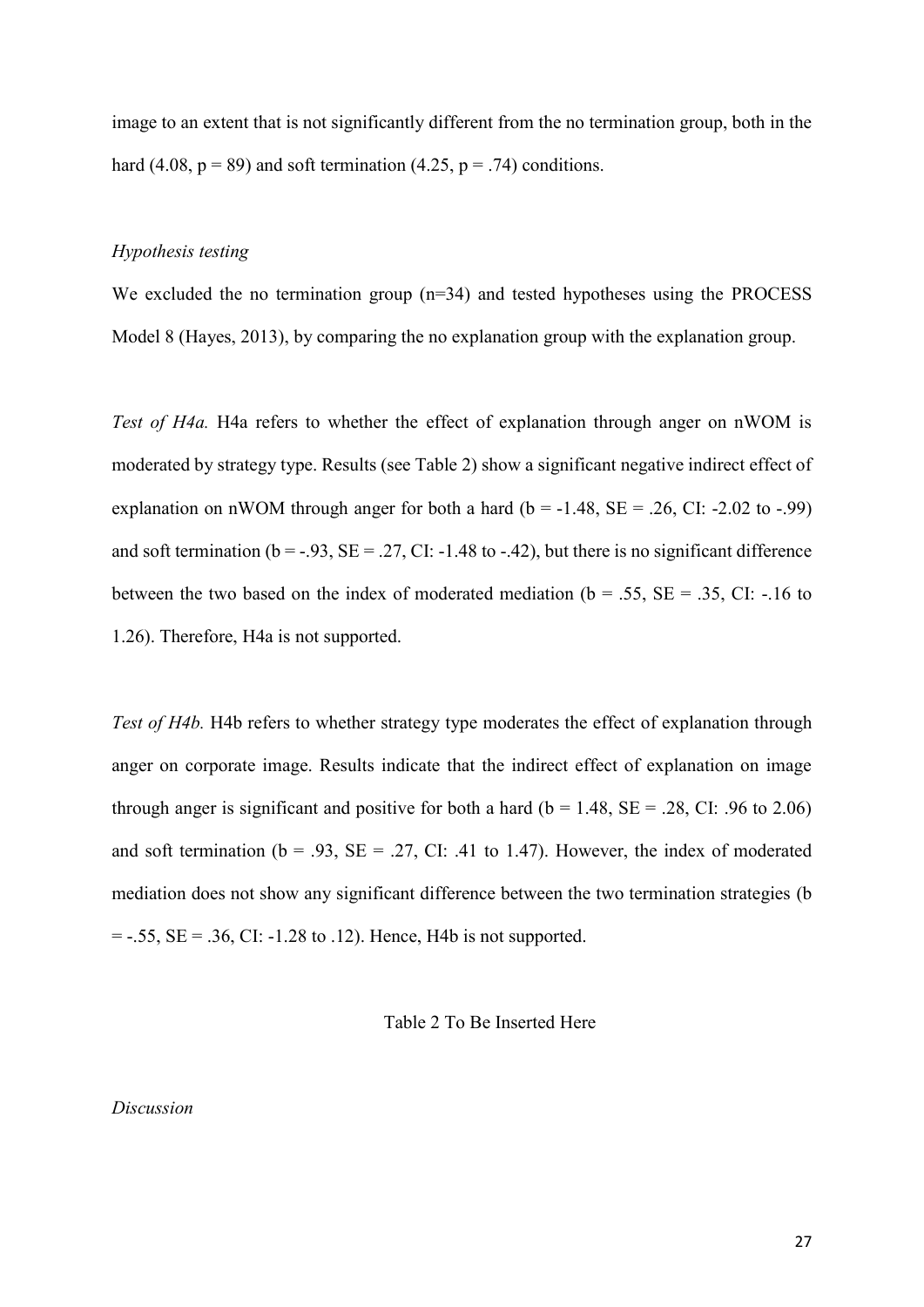Study 2b reveals that service termination (both hard and soft strategy) significantly increases nWOM and reduces image compared with a no termination condition, but offering explanation can offset these negative consequences and put customers' nWOM, image, and anger levels on par with a no service termination situation. Additionally, Study 2b validates Study 1 findings for explanation with another sample (consumers) and industry (banking): Following both hard and soft termination, explanation is effective in decreasing nWOM and increasing corporate image, through reducing anger levels. However, there is no significant difference between the two termination strategies with regards to the indirect effects of explanation on nWOM and image. Hence, unlike monetary compensation, offering an explanation is always an effective firm tactic to influence customers' reactions in service termination.

# **General discussion and theoretical implications**

Previous studies have shown that termination of customer relationships triggers customers' anger and nWOM (Mittal et al., 2008), damages firm's image (Alajoutsijärvi et al., 2000), and reduces other existing customers' loyalty intentions and prospective customers' desire to join the company (Haenlein & Kaplan, 2010). Yet, only Lepthien et al. (2017) address the effectiveness of monetary compensation and downgrading the customer following contract termination among affected customers. But to the best of our knowledge, no research has analyzed the effectiveness of explanation as a form of psychological compensation, nor has it examined the interaction between organizational tactics and termination strategies to reduce the negative consequences of a service termination. In addition, our knowledge of the mechanism that drives the effectiveness of organizational tactics to service termination is limited. Therefore, this paper makes important contributions to the service termination literature by examining the effectiveness of different organizational tactics and unveiling their boundary conditions.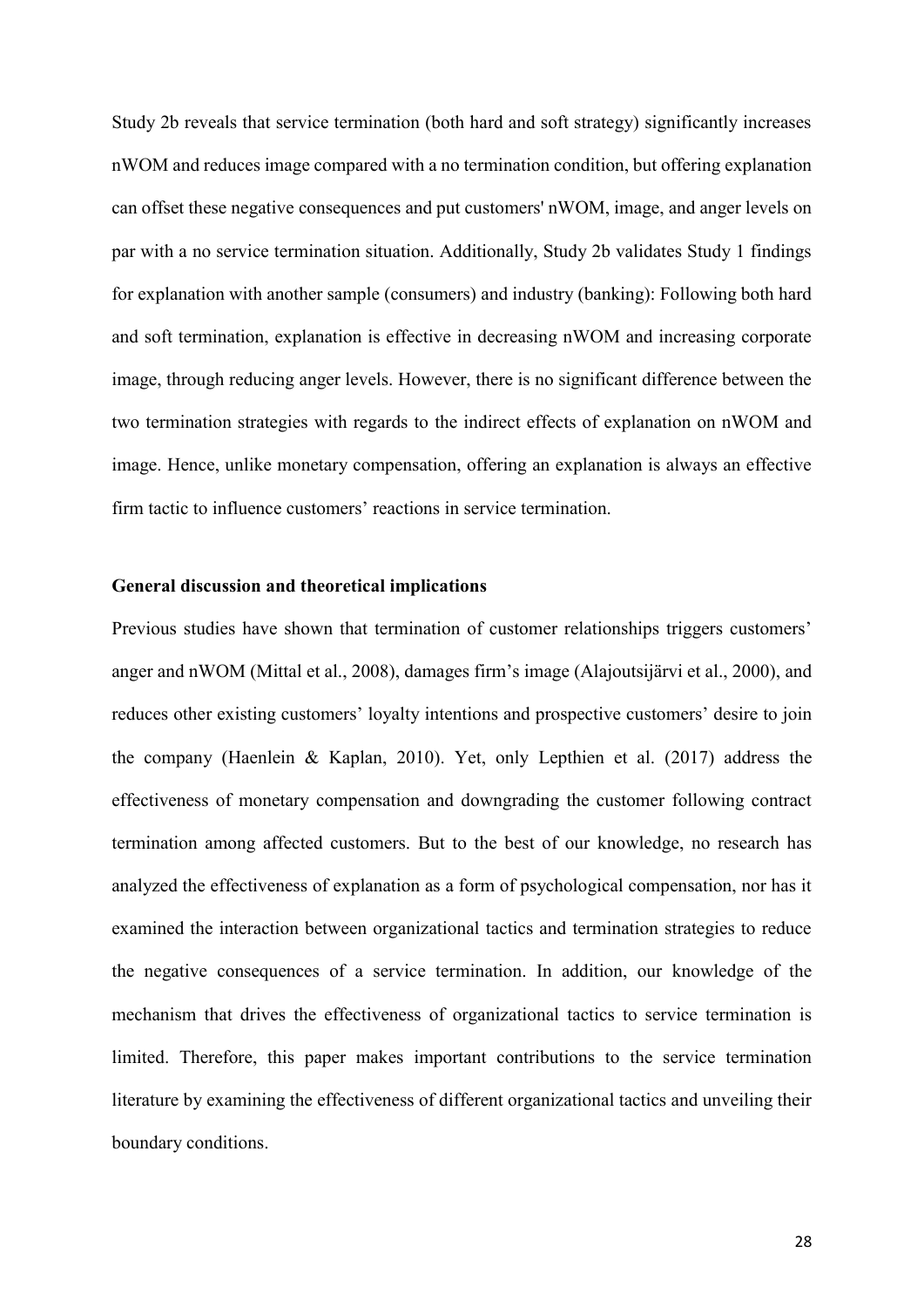*Effectiveness of monetary compensation and boundary condition.* Only high (but not low) monetary compensation can reduce the undesirability of service termination through mitigating customers' anger, which subsequently reduces nWOM and increases image perceptions. This finding challenges the notion that offering some monetary compensation is better than none (Davidow, 2003; Gelbrich, Gäthke, & Grégoire, 2016). We also address the call for research by Grewal et al. (2008) in determining the limitations of monetary compensation as a seemingly powerful organizational tactic and as a key remedy for service termination (Lepthien et al., 2017). As a core contribution above Lepthien et al. (2017), we show that high monetary compensation is only effective with a hard termination, but it is rendered unnecessary with a soft approach, when firms help customers move to an alternative provider. This finding is important as it can be directly influenced by the firm.

*Effectiveness of explanation and boundary condition*. Our most important contribution is examining the effectiveness of explanation. We show that this organizational tactic can reduce firm-agency by shifting the responsibility away from the firm, and it is even more powerful than monetary redress, at least with respect to nWOM. We also demonstrate that its effect is independent of the termination strategy, while monetary compensation only works with hard termination. Interestingly, offering an explanation can fully offset the negative consequences of termination and put customers' nWOM, image, and anger levels on par with a no service termination situation. These findings oppose common knowledge on the effectiveness of different organizational tactics following firms' transgressions. Prior research shows that monetary compensation is the most important remedy (Orsingher, Valentini, & de Angelis, 2010) and explanation is, at best, "an adequate substitute" (Gelbrich, 2010, p. 580). This is important because explanation is a cost-free alternative to monetary compensation.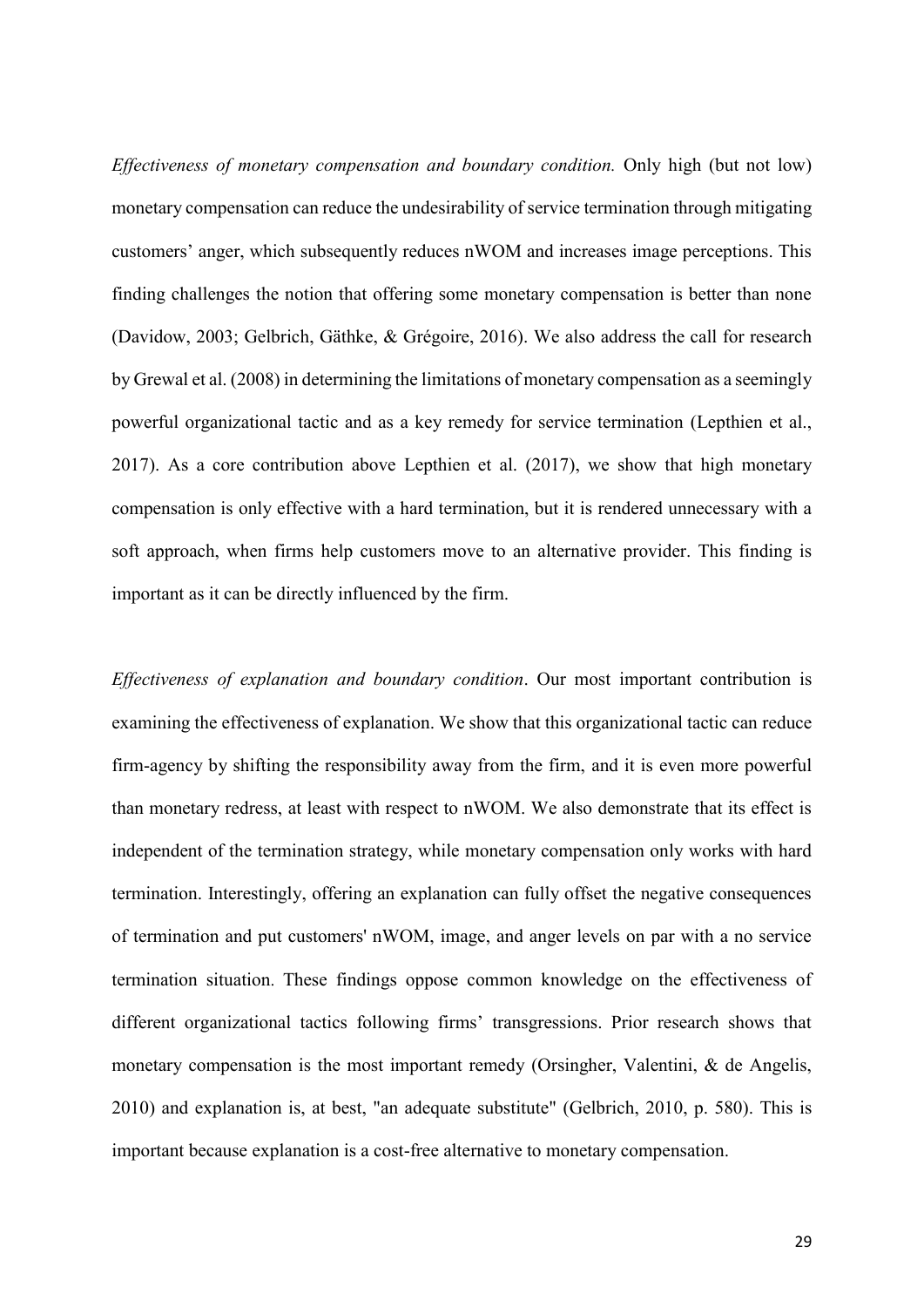Further, apology, which is considered the core tool for psychological redress in the service failure literature, does not help with an intentional act like customer dismissal. This is consisetent with the finding of Roschk and Kaiser (2013) showing the importance of perceived sincerity of an apology in order to be effective. Deliberately rejecting a customer and—in the same breath—apologizing for this intentional act can be perceived as insincere.

*Mediating role of anger.* Another contribution is shedding light on the mechanism that drives customers' reactions to service termination and organizational tactics. We address the call for research by Haenlein and Kaplan (2012) on the role of customers' emotional reactions to termination. We draw on cognitive appraisal theory to show how firm-initiated service termination as an undesirable, controllable, and intentional act (i.e., clear firm-attribution) can elicit anger (Watson & Spence, 2007) and subsequently trigger negative behavioral reactions (Frijda et al., 1989). Previously, Lepthien et al. (2017) adopted justice as the anchor to explain customers' reactions to service termination. However, our study enhances our understanding of service termination by demonstrating the diminishing effects of justice and a key role that anger plays in explaining the effectiveness of organizational tactics on customers' reactions to service termination. This is because, unlike justice, anger captures the firm-agency comprising controllability and intentionality entailed in service termination. Accordingly, anger is considered to be the primary predictor of negative behavioral reactions, thus relativizing the role of justice (Beijersbergen et al., 2015), particularly in a termination context.

## **Managerial implications**

We provide managerial recommendations on how to reduce the negative consequences of service termination. As a top priority, managers should explain why they terminated the relationship. Offering a truthful explanation, regardless of the termination strategy, can diffuse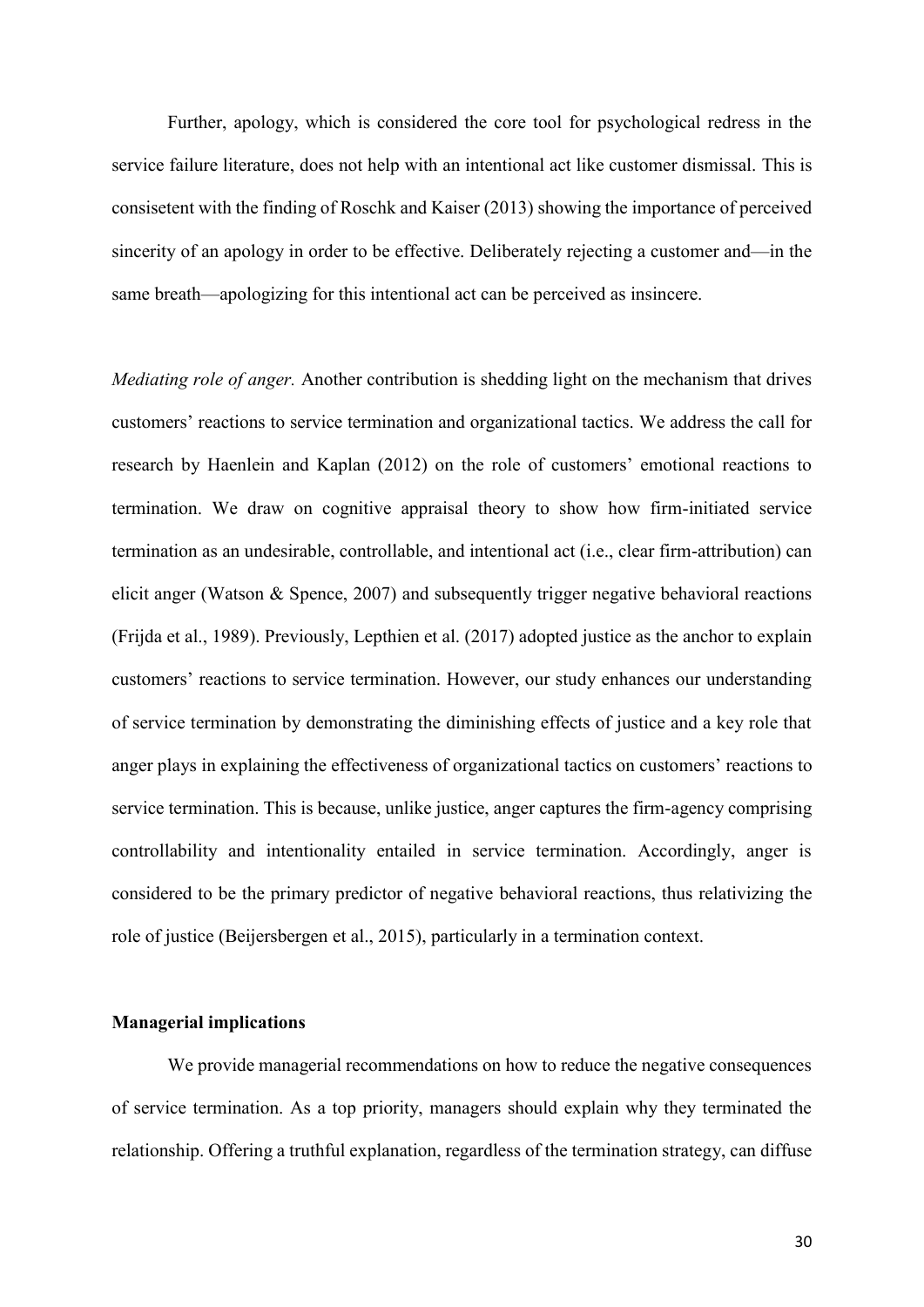customers' anger through helping them see the problem from the firm's perspective and reevaluating their blame attribution. In fact, a good explanation can fully eliminate customers' negative reactions to termination. Yet, this is in sharp contrast with firms' current practices, according to customer complaints filed with the US Consumer Financial Protection Bureau (CFPB, 2016), which is referring customers to the terms and conditions (i.e., stating that firms have the right to unilaterally end the relationship) or refusing to provide any information at all (e.g., by redirecting customers' calls to an automated voice mail).

These practices seem to further fuel customers' negative emotions. Given that anger plays a major role in driving customers' reactions to termination, service managers can be more creative and use different tactics to manage customer anger. For example, service termination often comes as a shock (Haenlein and Kaplan, 2010), but Mittal et al. (2008) suggest that prior warning may reduce customers' negative reactions. This is because, advance warning may partly shift the blame from the firm, by passing more responsibility for the situation to customers, which can ultimatey reduce anger. In addition, it is important to provide training for service employees to ensure they acquire the skills needed when dealing with angry customers (Bougie et al. , 2003). Particularly, acknowleding terminated customers' anger before responding to their complaints may already reduce blamefulness before implementing any other tactic. Employees could, for example, use empathetic words such as "I understand that this may come as a disappointment, but let me explain why we believe another provider may be more suitable for you."

Although providing an explanation for service termination is the most desirable tactic, some firms may refrain from offering an explanation in fear of being sued due to discriminatory behavior (Haenlein & Kaplan, 2009). Here, in lieu of explanation, [high] monetary compensation (as the next best tactic) can help reduce the damages caused by a hard termination. In this regard, it is crucial for managers to know how much remuneration should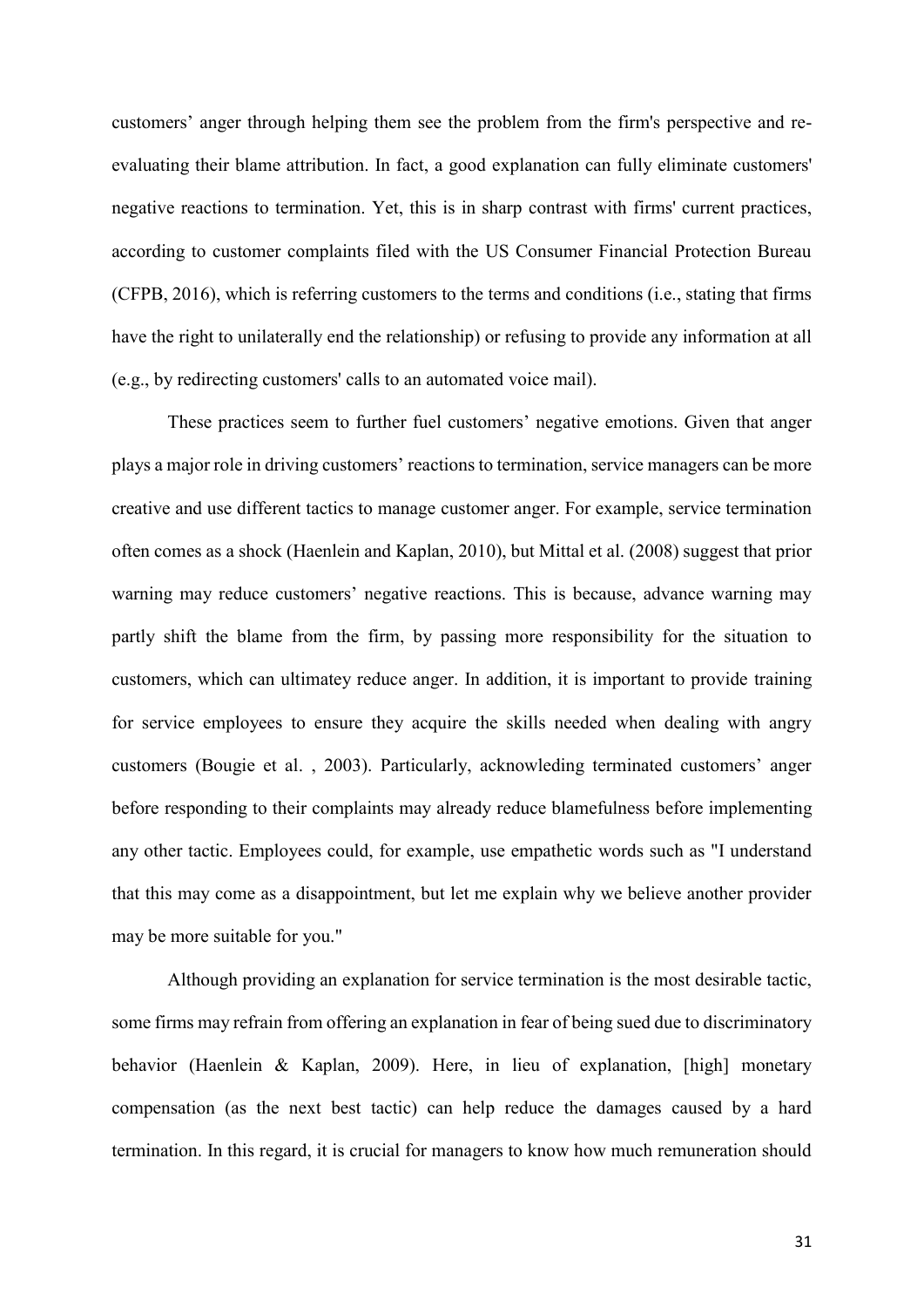be offered to dismissed customers. This study offers an initial indication of low (£50/\$100) and high (£150/\$200) level of monetary compensation following service termination based on two different industries and countries. We propose that firms should follow an "all-or-nothing" approach for financial remuneration, and termination strategy plays a key role here. Firms that follow a hard strategy need to provide high financial redress to compensate for the economic loss comprised in service termination ("all"). In contrast, firms following a soft strategy, which is helping customers with a smooth transition to another provider, should not offer any monetary remuneration ("nothing").

Our reseach also allows recommendations on when to choose the hard termination with high compensation or soft termination with no compensation approach. The former strategy should be chosen by firms lacking the willingness, ability, or capacity to help customers find an alternative provider. This hard approach may comprise low effort at first glance, but leads to higher negative consequences which requires a high monetary compensation. Hence, firms are well advised to pursue a soft approach if they have a profound market knowledge along with a good network and thus, are able to find alternative providers at low search costs. Alternative providers could be subsidiaries, strategic partners in a network (Mittal et al., 2008), or even competing firms with business models that are more appropriate for their dismissed customers (Rosenblum, Tomlinson, & Scott, 2003). In choosing a soft termination strategy, firms can "kill two birds with one stone": save money that is otherwise needed for compensation and reduce the negative consequences of service termination.

Ultimately, there is a general trade-off for firms how to spend their resources to minimize the negative consequences of termination. Firms can either offer monetary compensation to terminated customers (to reduce nWOM and improve image) or alternatively avoid paying financial compensation to affected customers (risking nWOM and lower sales), but rather offer reduced prices or better quality to attract potential customers. Our research

32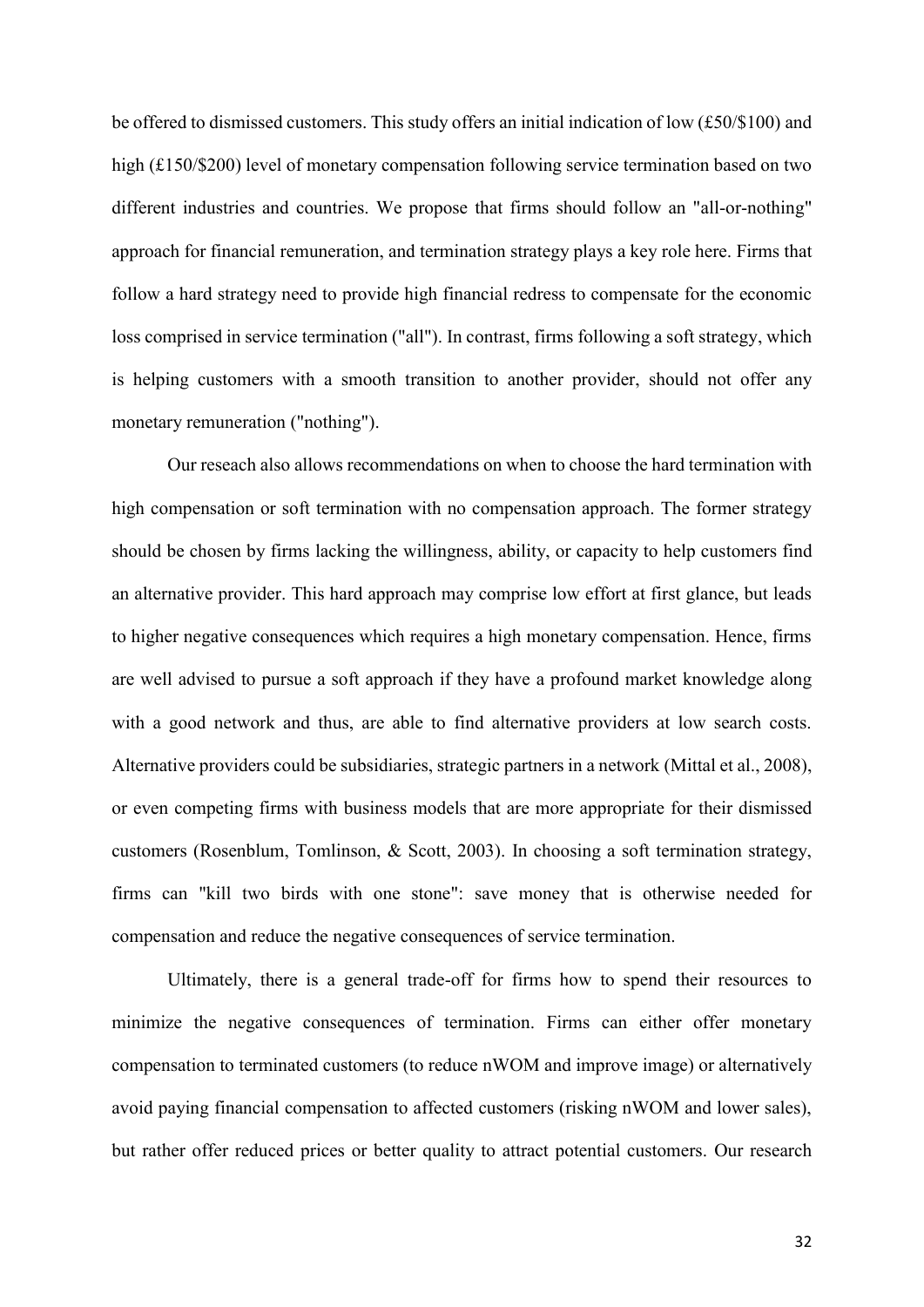helps settle this trade-off by showing that firms can save the costs of monetary compensation either through explaining the reason for termination or helping customers move to an alternative provider. However, if firms refrain from an explanation or a soft termination (e.g., for strategic reasons), they may need to invest money into compensation for affected customers, rather than into price reductions for customer acquistion. This is because the nWOM from the affected customers can spread through social media, making it easier than ever for the public and potential customers to find out about firm's transgressions (such as customer termination). According to Haenlein and Kaplan (2010), when potential customers find out about such practices, price reductions to attract these potential customers are ineffective.

## **Limitations and future research**

Some limitations of our studies provide opportunities for future research. First, we have an initial indication of the low and high level of compensation for service termination. However, these values may be country- and context-specific. Therefore, it is important to replicate the studies in different countries and industries. Second, given that many customers often have more than one service with a financial institution (e.g., current account, savings account, and home insurance), future research can investigate whether termination of one service offering can lead customers' to voluntary switching to other providers (i.e., cutting all ties with that firm). Third, one could examine customers' reactions to different reasons for termination (e.g., customer misbehaviour vs. lack of profitability or firms aiming to maximize profit). Finally, in our experiments, the termination and explanation scenarios were aimed at individuals rather than a group of customers and the explanation which was offered to the individual proved to be effective. But, future researchers should examine the moderating effect of the size of termination (i.e., single vs. group termination) as suggested by Albrecht, Walsh, and Beatty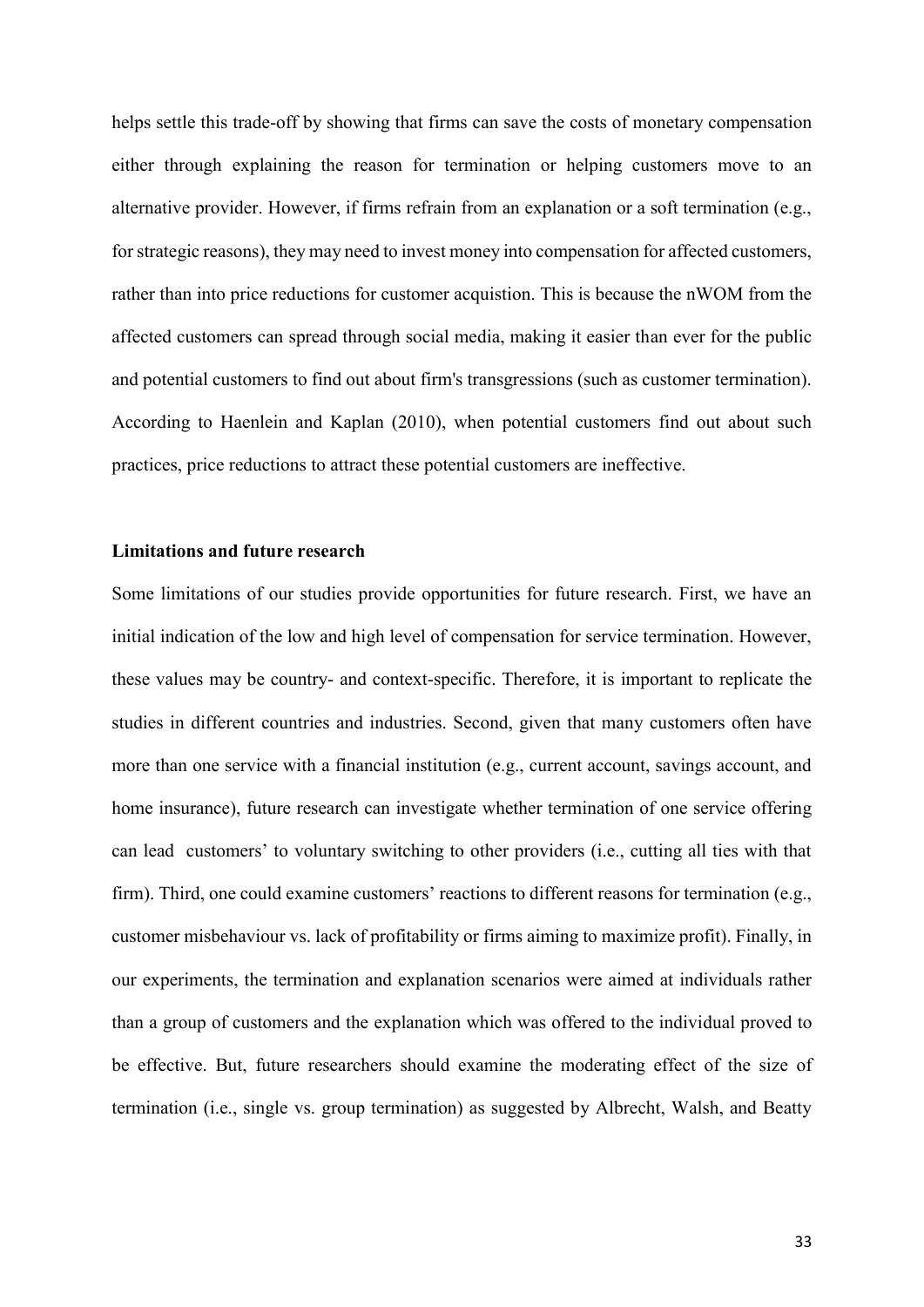(2016) and the effectiveness of using different communication styles (e.g., one to one vs. one to many communication) as suggested by Vaerenbergh, Larivière, and Vermeir (2012).



Figure 1. Conceptual framework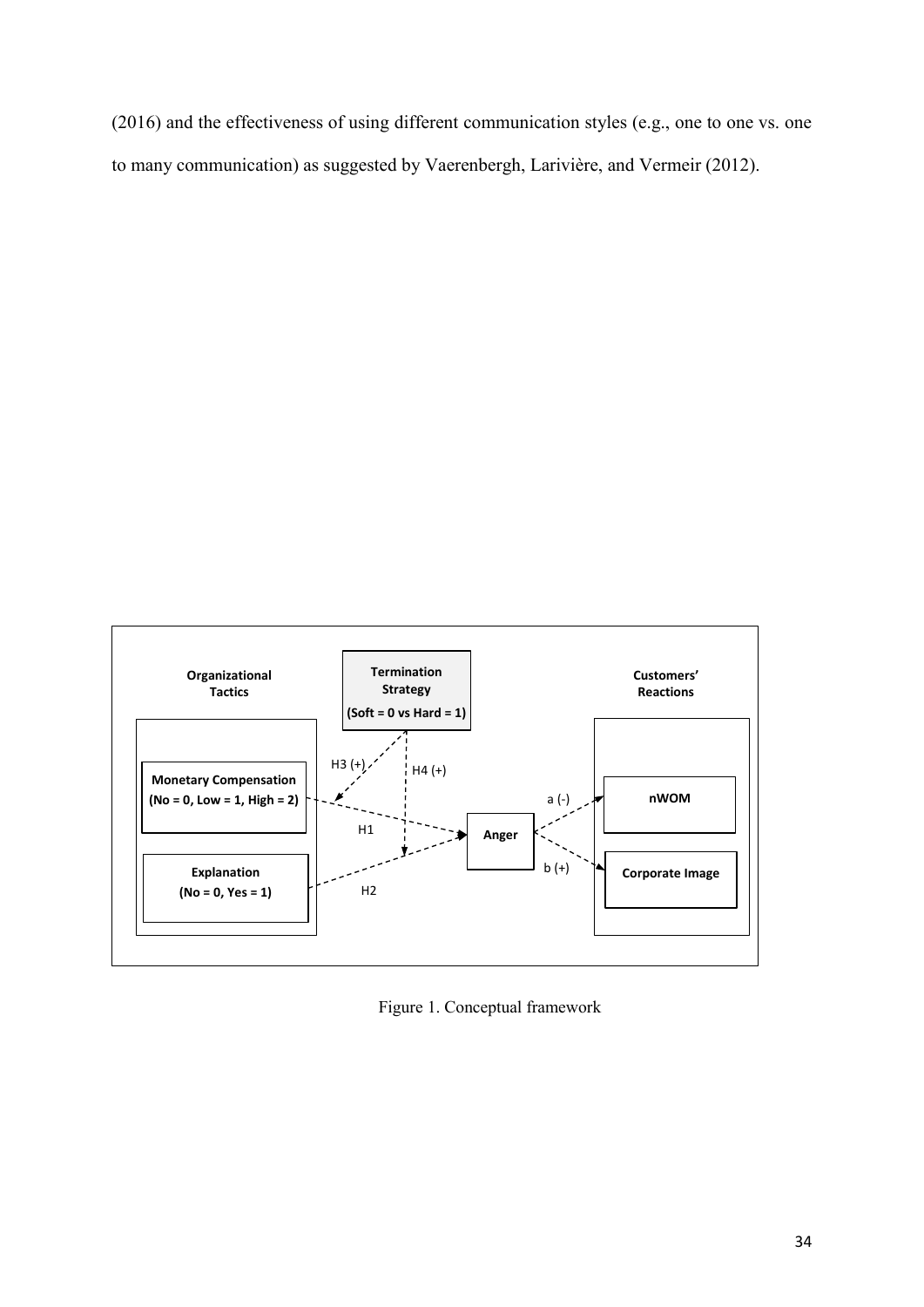

Figure 2. Mean values of nWOM and image for experimental groups (Study 1).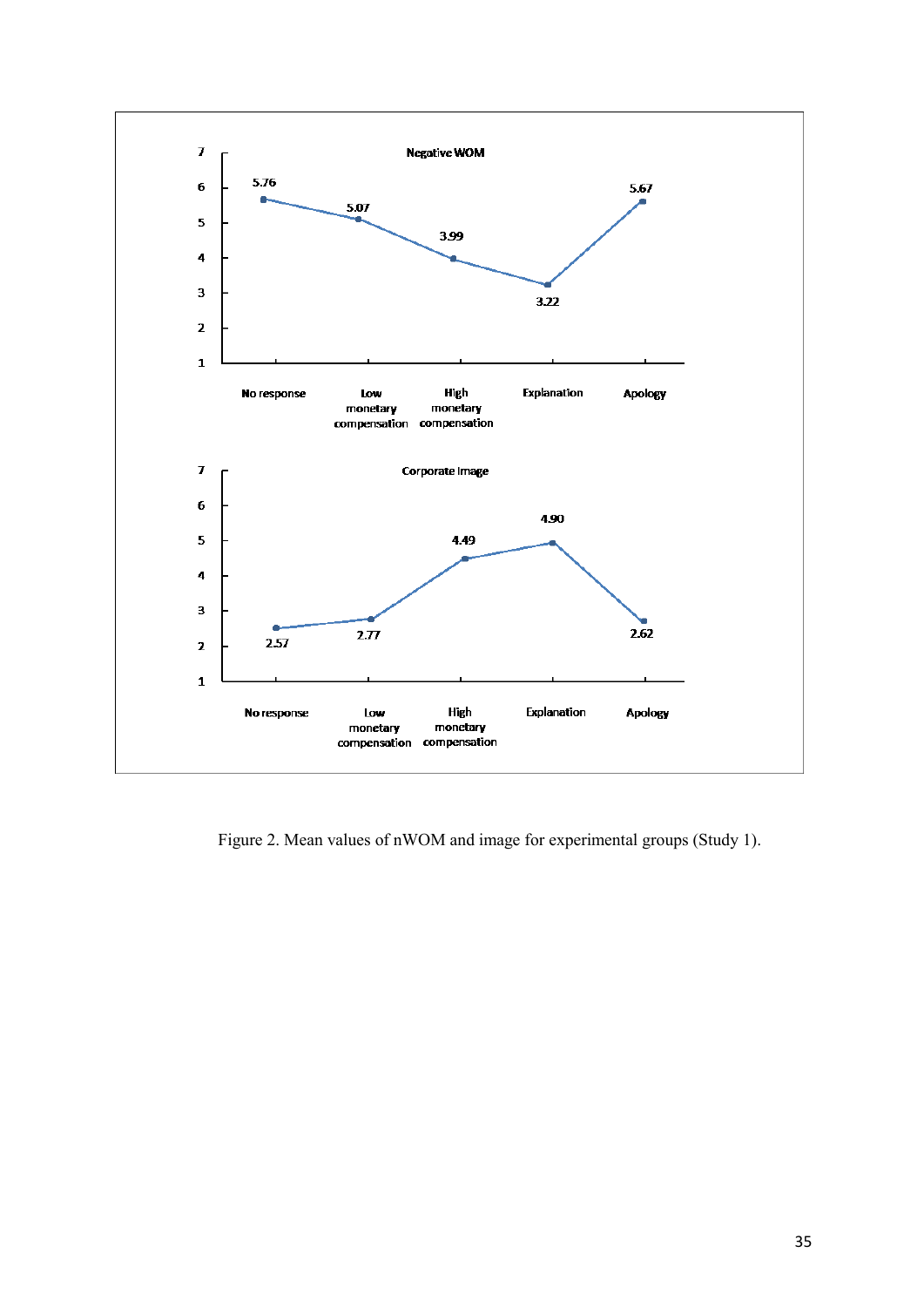# Table 1. Results of moderated mediation analysis (Study 2a).

| Panel A: Results for nWOM                                    |       |           |              |                              |       |           |               |
|--------------------------------------------------------------|-------|-----------|--------------|------------------------------|-------|-----------|---------------|
| High monetary compensation<br>Low monetary compensation      |       |           |              |                              |       |           |               |
| Index of moderated mediation                                 | b     | <b>SE</b> | 95% CI       | Index of moderated mediation | ь     | <b>SE</b> | 95% CI        |
|                                                              | .45   | .23       | [.01; .91]   |                              | .29   | .23       | $[-15, 75]$   |
| <b>Indirect effects</b>                                      | Þ     | <b>SE</b> | 95% CI       | <b>Indirect effects</b>      | ь     | <b>SE</b> | 95% CI        |
| <b>Hard termination strategy</b>                             | $-46$ | .15       | $[-78,-18]$  | Hard termination strategy    | $-27$ | .14       | $[-.56, .00]$ |
| Soft termination strategy                                    | -.02  | .16       | $[-33, .30]$ | Soft termination strategy    | .02   | .17       | $[-32, .35]$  |
|                                                              |       |           |              |                              |       |           |               |
| Panel A: Results for corporate image                         |       |           |              |                              |       |           |               |
| High monetary compensation<br>Moderate monetary compensation |       |           |              |                              |       |           |               |
| Index of moderated mediation                                 | b     | <b>SE</b> | 95% CI       | Index of moderated mediation | ь     | <b>SE</b> | 95% CI        |
|                                                              | $-45$ | .22       | $-89: -01$   |                              | $-28$ | .22       | $[-72, .14]$  |
| <b>Indirect effects</b>                                      | Þ     | <b>SE</b> | 95% CI       | <b>Indirect effects</b>      | ь     | <b>SE</b> | 95% CI        |
| <b>Hard termination strategy</b>                             | .45   | .15       | [.17, .75]   | Hard termination strategy    | .26   | .14       | $[-00, .54]$  |
| Soft termination strategy                                    | $-02$ | .16       | $[-29, 34]$  | Soft termination strategy    | $-02$ | .17       | $[-35, 31]$   |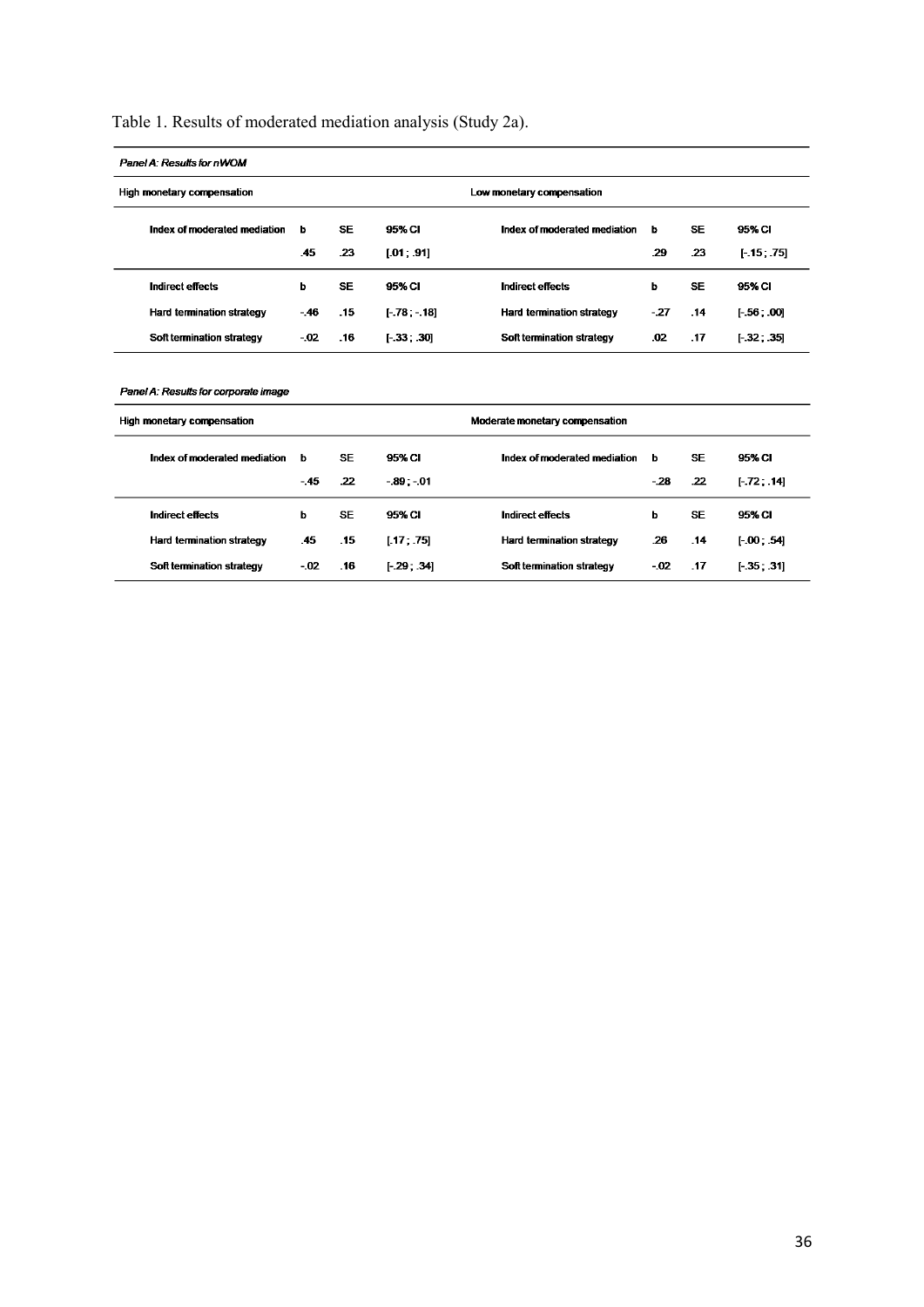|  | Table 2. Results of moderated mediation analysis (Study 2b). |  |  |  |
|--|--------------------------------------------------------------|--|--|--|
|  |                                                              |  |  |  |

| Indirect effects of explanation through anger |                                  |         |           |                |                                  |          |           |               |  |
|-----------------------------------------------|----------------------------------|---------|-----------|----------------|----------------------------------|----------|-----------|---------------|--|
|                                               | nWOM                             |         |           |                | Image                            |          |           |               |  |
|                                               | Index of moderated mediation     | ь       | <b>SE</b> | 95% CI         | Index of moderated mediation     | <b>b</b> | <b>SE</b> | 95% CI        |  |
|                                               |                                  | .55     | .35       | $[-16; 1.26]$  |                                  | $-55$    | .36       | $[-1.28, 12]$ |  |
|                                               | Indirect effects                 | ь       | <b>SE</b> | 95% CI         | Indirect effects                 | ь        | <b>SE</b> | 95% CI        |  |
|                                               | <b>Hard termination strategy</b> | $-1.48$ | .26       | $[-2.02 - 99]$ | <b>Hard termination strategy</b> | 1.48     | .28       | [.96, 2.06]   |  |
|                                               | Soft termination strategy        | - 93    | .27       | $[-1.48 - 42]$ | Soft termination strategy        | .93      | .27       | [.41; 1.47]   |  |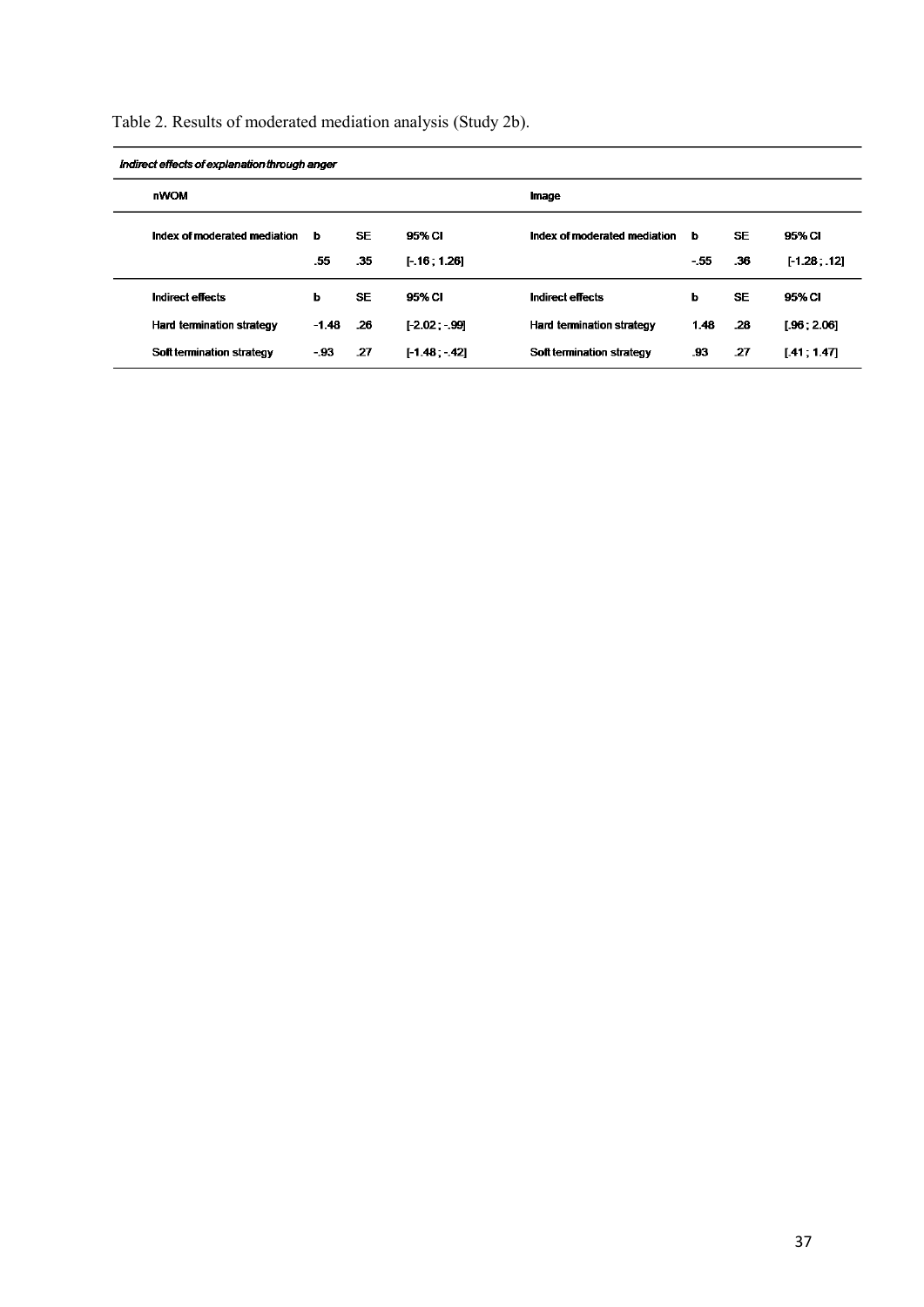#### **References**

- Alajoutsijärvi, K., Möller, K., & Tähtinen, J. (2000). Beautiful exit: how to leave your business partner. *European Journal of Marketing, 34*(11/12), 1270-1290.
- Albrecht, A. K., Walsh, G., & Beatty, S. E. (2016). Perceptions of Group Versus Individual Service Failures and Their Effects on Customer Outcomes: The Role of Attributions and Customer Entitlement. *Journal of service research, 20(2)*, 188-203.
- Averill, J. R. (1983). Studies on anger and aggression: implications for theories of emotion. *American psychologist, 38*(11), 1145.
- Bagozzi, R. P. (1975). Marketing as exchange. *The Journal of Marketing*, 32-39.
- Balaji, M., & Sarkar, A. (2013). Does successful recovery mitigate failure severity? A study of the behavioral outcomes in Indian context. *International Journal of Emerging Markets, 8*(1), 65- 81.
- Bambauer-Sachse, S., & Rabeson, L. (2015). Determining adequate tangible compensation in service recovery processes for developed and developing countries: The role of severity and responsibility. *Journal of Retailing and Consumer Services, 22*, 117-127.
- Bateson, J. E., & Hui, M. K. (1992). The ecological validity of photographic slides and videotapes in simulating the service setting. *Journal of consumer research, 19*(2), 271-281.
- Beijersbergen, K. A., Dirkzwager, A. J., Eichelsheim, V. I., Van der Laan, P. H., & Nieuwbeerta, P. (2015). Procedural justice, anger, and prisoners' misconduct: A longitudinal study. *Criminal Justice and Behavior, 42*(2), 196-218.
- Benoit, W. L., & Drew, S. (1997). Appropriateness and effectiveness of image repair strategies. *Communication Reports, 10*(2), 153-163.
- Bougie, R., Pieters, R., & Zeelenberg, M. (2003). Angry customers don't come back, they get back: the experience and behavioral implications of anger and dissatisfaction in services. *Journal of the Academy of Marketing science, 31*(4), 377-393.
- CFPB. (2016). Data & Research | Consumer Financial Protection Bureau. Retrieved from http://www.consumerfinance.gov/data-research/
- Chebat, J.-C., Davidow, M., & Codjovi, I. (2005). Silent voices why some dissatisfied consumers fail to complain. *Journal of service research, 7*(4), 328-342.
- Chebat, J.-C., & Slusarczyk, W. (2005). How emotions mediate the effects of perceived justice on loyalty in service recovery situations: an empirical study. *Journal of Business Research, 58*(5), 664-673.
- Colquitt, J. A. (2001). On the dimensionality of organizational justice: a construct validation of a measure. *Journal of applied psychology, 86*(3), 386-400.
- Coombs, W. T., & Holladay, S. J. (2008). Comparing apology to equivalent crisis response strategies: Clarifying apology's role and value in crisis communication. *Public Relations Review, 34*(3), 252-257.
- Dave, P. (2014). Bank clients of Middle Eastern descent want answers on closed accounts. *Los Angeles Times*. Retrieved from http://www.latimes.com/nation/la-na-banks-muslims-20140907 story.html
- Davidow, M. (2003). Organizational responses to customer complaints: What works and what doesn't. *Journal of service research, 5*(3), 225-250.
- De Cremer, D., Wubben, M. J., & Brebels, L. (2008). When Unfair Treatment Leads to Anger: The Effects of Other People's Emotions and Ambiguous Unfair Procedures 1. *Journal of Applied Social Psychology, 38*(10), 2518-2549.
- Fournier, S., Breazeale, M., & Fetscherin, M. (2012). *Consumer-brand Relationships: Theory and Practice*. Abingdon, Oxon: Routledge.
- Freiberger, H. (2017). Too poor for the bank [Online]. *Süddeutsche Zeitung.* 03 August 2017. Retrieved from http://www.sueddeutsche.de/wirtschaft/donner-reuschel-zu-arm-fuer-die-bank-1.3615031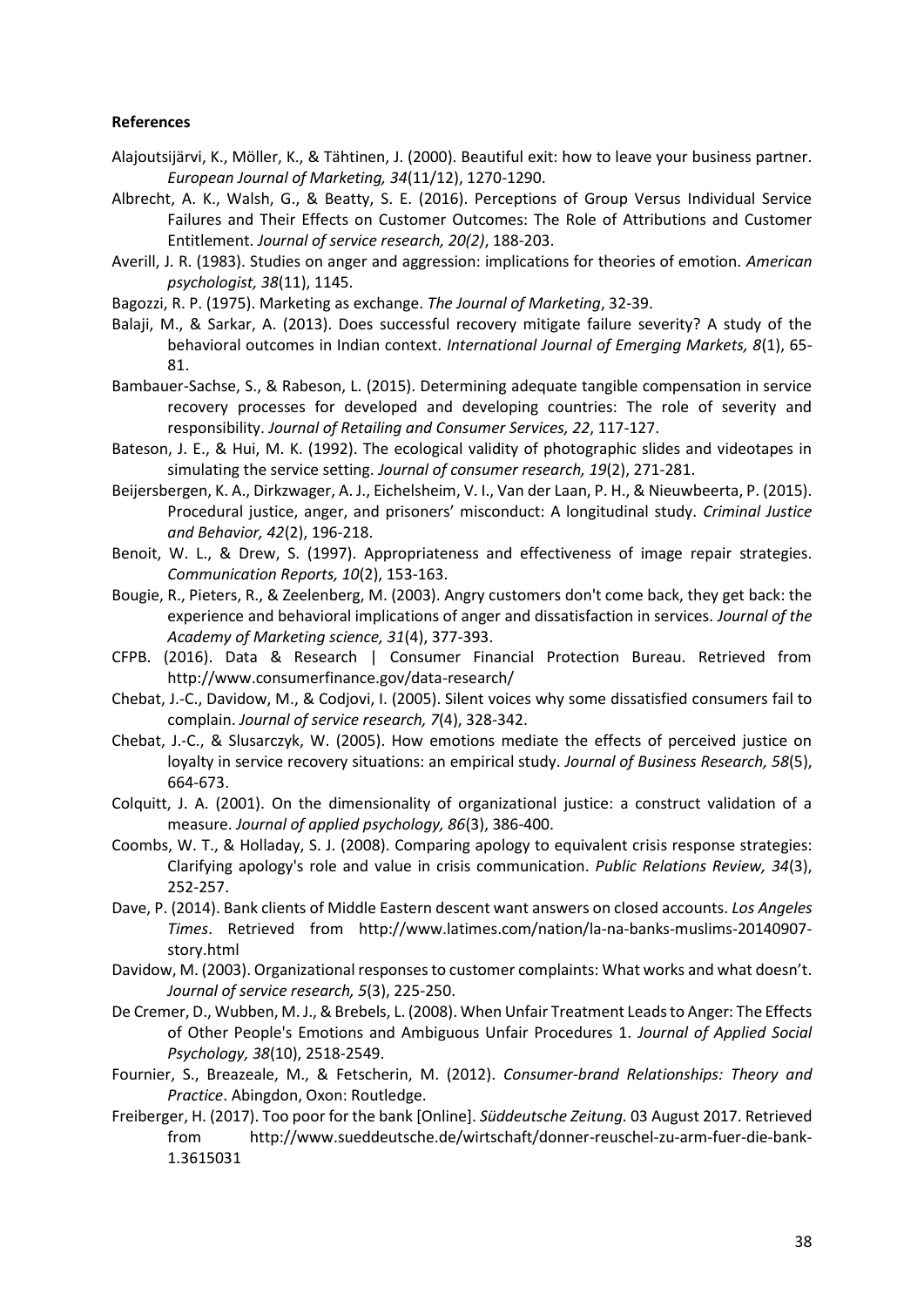Frijda, N. H., Kuipers, P., & Ter Schure, E. (1989). Relations among emotion, appraisal, and emotional action readiness. *Journal of Personality and Social Psychology, 57*(2), 212.

- Gelbrich, K. (2010). Anger, frustration, and helplessness after service failure: coping strategies and effective informational support. *Journal of the Academy of Marketing science, 38*(5), 567-585.
- Gelbrich, K., Gäthke, J., & Grégoire, Y. (2015). How Much Compensation Should a Firm Offer for a Flawed Service? An Examination of the Nonlinear Effects of Compensation on Satisfaction. *Journal of service research, 18*(1), 107-123.
- Gelbrich, K., Gäthke, J., & Grégoire, Y. (2016). How a firm's best versus normal customers react to compensation after a service failure. *Journal of Business Research, 69(10)*, 4331-4339.
- Grégoire, Y., & Fisher, R. J. (2008). Customer betrayal and retaliation: when your best customers become your worst enemies. *Journal of the Academy of Marketing science, 36*(2), 247-261.
- Grégoire, Y., Laufer, D., & Tripp, T. M. (2010). A comprehensive model of customer direct and indirect revenge: understanding the effects of perceived greed and customer power. *Journal of the Academy of Marketing science, 38*(6), 738-758.
- Grewal, D., Roggeveen, A. L., & Tsiros, M. (2008). The effect of compensation on repurchase intentions in service recovery. *Journal of Retailing, 84*(4), 424-434.
- Haenlein, M., & Kaplan, A. M. (2009). Unprofitable customers and their management. *Business Horizons, 52*(1), 89-97.
- Haenlein, M., & Kaplan, A. M. (2010). An Empirical Analysis of Attitudinal and Behavioral Reactions Toward the Abandonment of Unprofitable Customer Relationships. *Journal of Relationship Marketing, 9*(4), 200-228.
- Haenlein, M., & Kaplan, A. M. (2011). Evaluating the consequences of abandoning unprofitable customers: a comparison of direct and indirect abandonment strategies. *Zeitschrift fuer Betriebswirtschaft, 81*(2), 77-94.
- Haenlein, M., & Kaplan, A. M. (2012). The impact of unprofitable customer abandonment on current customers' exit, voice, and loyalty intentions: an empirical analysis. *Journal of Services Marketing, 26*(6), 458-470.
- Haenlein, M., Kaplan, A. M., & Schoder, D. (2006). Valuing the real option of abandoning unprofitable customers when calculating customer lifetime value. *Journal of marketing, 70*(3), 5-20.
- Hayes, A. F. (2013). *Introduction to mediation, moderation, and conditional process analysis: A regression-based approach*. New York: Guilford Press.
- Hayes, A. F., & Preacher, K. J. (2014). Statistical mediation analysis with a multicategorical independent variable. *British Journal of Mathematical and Statistical Psychology, 67*(3), 451-470.
- Hess, R. L., Ganesan, S., & Klein, N. M. (2003). Service failure and recovery: the impact of relationship factors on customer satisfaction. *Journal of the Academy of Marketing science, 31*(2), 127- 145.
- Kotler, P., & Levy, S. J. (1971). Demarketing, yes, demarketing. *Harvard Business Review, 49*(6), 74-80. Lazarus, R., S. (1991). Emotion and adaptation. *New York: Oxford*.
- Lepthien, A., Papies, D., Clement, M., & Melnyk, V. (2017). The ugly side of customer management– Consumer reactions to firm-initiated contract terminations. *International Journal of Research in marketing, 34*(4), 829-850.
- Mattila, A. S. (2001). The effectiveness of service recovery in a multi-industry setting. *Journal of Services Marketing, 15*(7), 583-596.
- Mikula, G., Scherer, K. R., & Athenstaedt, U. (1998). The role of injustice in the elicitation of differential emotional reactions. *Personality and social psychology bulletin, 24*(7), 769-783.
- Mittal, V., Sarkees, M., & Murshed, F. (2008). The right way to manage unprofitable customers. *Harvard Business Review, 86*(4), 94-103.
- Mostafa, R. B., Lages, C. R., Shabbir, H. A., & Thwaites, D. (2015). Corporate Image A Service Recovery Perspective. *Journal of service research, 18(4)*, 468-483.
- Murphy, K., & Tyler, T. (2008). Procedural justice and compliance behaviour: The mediating role of emotions. *European journal of social psychology, 38*(4), 652-668.